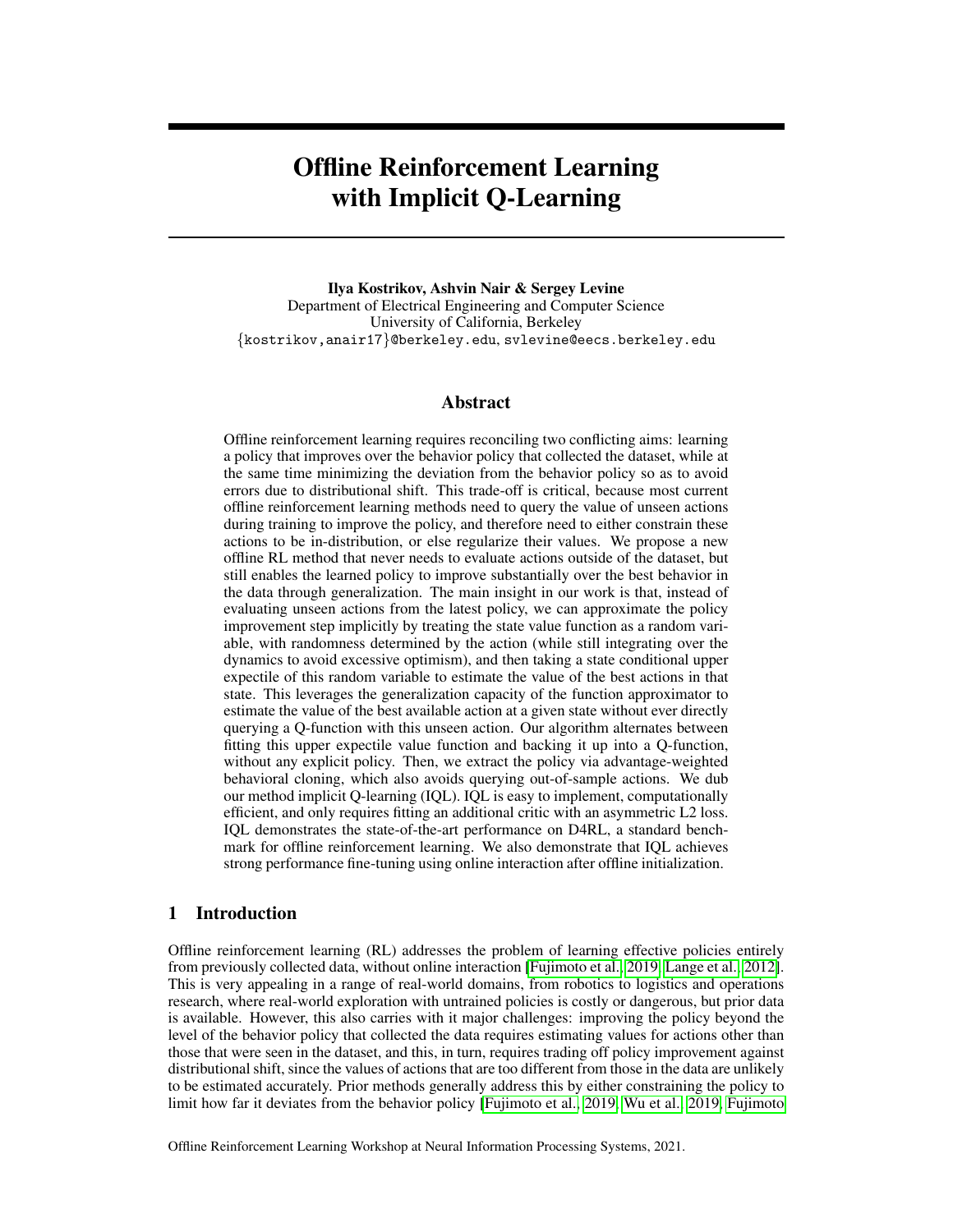and Gu, [2021,](#page-9-2) [Kumar et al., 2019,](#page-9-3) [Nair et al., 2020,](#page-9-4) [Wang et al., 2020\]](#page-10-1), or by regularizing the learned value functions to assign low values to out-of-distribution actions [\[Kumar et al., 2020,](#page-9-5) [Kostrikov](#page-9-6) [et al., 2021\]](#page-9-6). Nevertheless, this imposes a trade-off between how much the policy improves and how vulnerable it is to misestimation due to distributional shift. Can we devise an offline RL method that avoids this issue by never needing to directly query or estimate values for actions that were not seen in the data?

In this work, we start from an observation that *in-distribution* constraints widely used in prior work might not be sufficient to avoid value function extrapolation, and we ask whether it is possible to learn an optimal policy with *in-sample learning*, without *ever* querying the values of any unseen actions. The key idea in our method is to approximate an upper expectile of the distribution over values with respect to the distribution of dataset actions for each state. We alternate between fitting this value function with expectile regression, and then using it to compute Bellman backups for training the Q-function. We show that we can do this simply by modifying the loss function in a SARSA-style TD backup, without ever using out-of-sample actions in the target value. Once this Q-function has converged, we extract the corresponding policy using advantage-weighted behavioral cloning. This approach does not require explicit constraints or explicit regularization of out-of-distribution actions during value function training, though our policy extraction step does implicitly enforce a constraint, as discussed in prior work on advantage-weighted regression [\[Peters](#page-10-2) [and Schaal, 2007,](#page-10-2) [Peng et al., 2019,](#page-10-3) [Nair et al., 2020,](#page-9-4) [Wang et al., 2020\]](#page-10-1).

Our main contribution is implicit Q-learning (IQL), a new offline RL algorithm that avoids ever querying values of unseen actions while still being able to perform multi-step dynamic programming updates. Our method is easy to implement by making a small change to the loss function in a simple SARSA-like TD update and is computationally very efficient. Furthermore, our approach demonstrates the state-of-the-art performance on D4RL, a popular benchmark for offline reinforcement learning. In particular, our approach significantly improves over the prior state-of-the-art on challenging Ant Maze tasks that require to "stitch" several sub-optimal trajectories. Finally, we demonstrate that our approach is suitable for finetuning; after initialization from offline RL, IQL is capable of improving policy performance utilizing additional interactions.

# 2 Related work

A significant portion of recently proposed offline RL methods are based on either constrained or regularized approximate dynamic programming (e.g., Q-learning or actor-critic methods), with the constraint or regularizer serving to limit deviation from the behavior policy. We will refer to these methods as "multi-step dynamic programming" algorithms, since they perform true dynamic programming for multiple iterations, and therefore can in principle recover the optimal policy if provided with high-coverage data. The constraints can be implemented via an explicit density model [\[Wu](#page-10-0) [et al., 2019,](#page-10-0) [Fujimoto et al., 2019,](#page-9-0) [Kumar et al., 2019,](#page-9-3) [Ghasemipour et al., 2021\]](#page-9-7), implicit divergence constraints [\[Nair et al., 2020,](#page-9-4) [Wang et al., 2020,](#page-10-1) [Peters and Schaal, 2007,](#page-10-2) [Peng et al., 2019,](#page-10-3) [Siegel](#page-10-4) [et al., 2020\]](#page-10-4), or by adding a supervised learning term to the policy improvement objective [\[Fujimoto](#page-9-2) [and Gu, 2021\]](#page-9-2). Several works have also proposed to directly regularize the Q-function to produce low values for out-of-distribution actions [\[Kostrikov et al., 2021,](#page-9-6) [Kumar et al., 2020,](#page-9-5) [Fakoor et al.,](#page-9-8) [2021\]](#page-9-8). Our method is also a multi-step dynamic programming algorithm. However, in contrast to prior works, our method completely avoids directly querying the learned Q-function with unseen actions during training, removing the need for any constraint during this stage, though the subsequent policy extraction, which is based on advantage-weighted regression [\[Peng et al., 2019,](#page-10-3) [Nair](#page-9-4) [et al., 2020\]](#page-9-4), does apply an implicit constraint. However, this policy does not actually influence value function training.

In contrast to multi-step dynamic programming methods, several recent works have proposed methods that rely either on a single step of policy iteration, fitting the value function or Q-function of the behavior policy and then extracting the corresponding greedy policy [\[Peng et al., 2019,](#page-10-3) [Brand](#page-8-0)[fonbrener et al., 2021,](#page-8-0) [Gulcehre et al., 2021\]](#page-9-9), or else avoid value functions completely and utilize behavioral cloning-style objectives [\[Chen et al., 2021\]](#page-9-10). We collectively refer to these as "single-step" approaches. These methods avoid needing to query unseen actions as well, since they either use no value function at all, or learn the value function of the behavior policy. Although these methods are simple to implement and effective on the MuJoCo locomotion tasks in D4RL, we show that such single-step methods perform very poorly on more complex datasets in D4RL, which require combin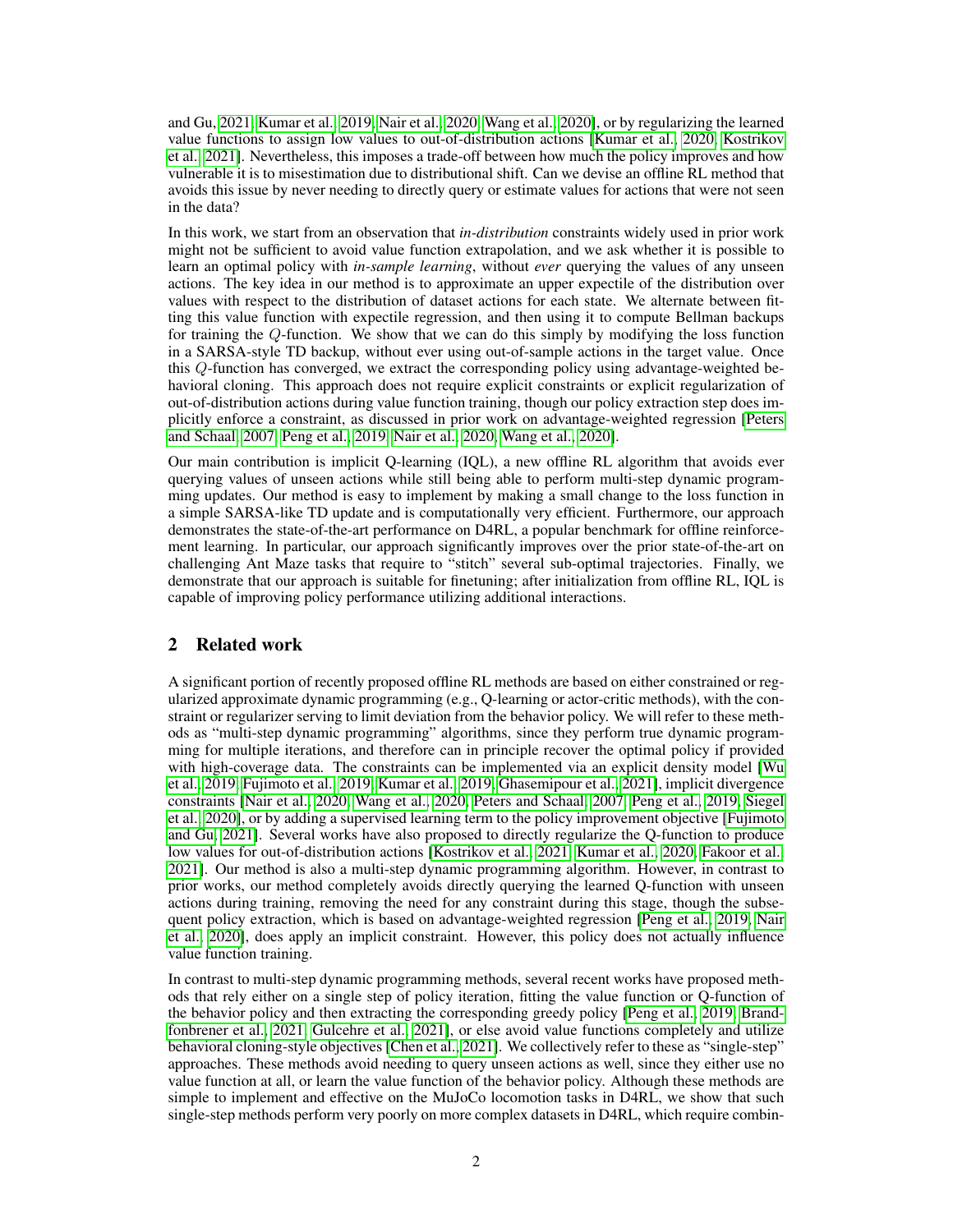ing parts of suboptimal trajectories ("stitching"). Prior multi-step dynamic programming methods perform much better in such settings, as does our method. We discuss this distinction in more detail in Section [5.1.](#page-6-0) Our method also shares the simplicity and computational efficiency of single-step approaches, providing an appealing combination of the strengths of both types of methods.

Our method is based on estimating the characteristics of a random variable. Several recent works involve approximating statistical quantities of the value function distribution. In particular, quantile regression [\[Koenker and Hallock, 2001\]](#page-9-11) has been previously used in reinforcement learning to estimate the quantile function of a state-action value function [\[Dabney et al., 2018b,](#page-9-12)[a,](#page-9-13) [Kuznetsov](#page-9-14) [et al., 2020\]](#page-9-14). Although our method is related, in that we perform expectile regression, our aim is not to estimate the distribution of values that results from stochastic transitions, but rather estimate expectiles of the state value function with respect to random actions. This is a very different statistic: our aim is not to determine how the Q-value can vary with different future outcomes, but how the Q-value can vary with different actions *while averaging together future outcomes due to stochastic dynamics*. While prior work on distributional RL can also be used for offline RL, it would suffer from the same action extrapolation issues as other methods, and would require similar constraints or regularization, while our method does not.

# 3 Preliminaries

The RL problem is formulated in the context of a Markov decision process (MDP)  $(S, \mathcal{A}, p_0(s), p(s'|s, a), r(s, a), \gamma)$ , where S is a state space, A is an action space,  $p_0(s)$  is a distribution of initial states,  $p(s'|s, a)$  is the environment dynamics,  $r(s, a)$  is a reward function, and  $\gamma$ is a discount factor. The agent interacts with the MDP according to a policy  $\pi(a|s)$ . The goal is to obtain a policy that maximizes the cumulative discounted returns:

$$
\pi^* = \arg \max_{\pi} \mathbb{E}_{\pi} \left[ \sum_{t=0}^{\infty} \gamma^t r(s_t, a_t) | s_0 \sim p_0(\cdot), a_t \sim \pi(\cdot | s_t), s_{t+1} \sim p(\cdot | s_t, a_t) \right].
$$

Off-policy RL methods based on approximate dynamic programming typically utilize a state-action value function (Q-function), referred to as  $Q(s, a)$ , which corresponds to the discounted returns obtained by starting from the state s and action a, and then following the policy  $\pi$ .

Offline reinforcement learning. In contrast to online (on-policy or off-policy) RL methods, offline RL uses previously collected data without any additional data collection. Like many recent offline RL methods, our work builds on approximate dynamic programming methods that minimize temporal difference error, according to the following loss:

<span id="page-2-0"></span>
$$
L_{TD}(\theta) = \mathbb{E}_{(s,a,s') \sim \mathcal{D}}[(r(s,a) + \gamma \max_{a'} Q_{\hat{\theta}}(s',a') - Q_{\theta}(s,a))^2],
$$
 (1)

where D is the dataset,  $Q_{\theta}(s, a)$  is a parameterized Q-function,  $Q_{\hat{\theta}}(s, a)$  is a target network (e.g., with soft parameters updates defined via Polyak averaging), and the policy is defined as  $\pi(s)$  =  $\arg \max_{a} Q_{\theta}(s, a)$ . Most recent offline RL methods modify either the value function loss (above) to regularize the value function in a way that keeps the resulting policy close to the data, or constrain the arg max policy directly. This is important because out-of-distribution actions  $a'$  can produce erroneous values for  $Q_{\hat{\theta}}(s', a')$  in the above objective, often leading to *overestimation* as the policy is defined to maximize the (estimated) Q-value.

#### 4 Implicit Q-Learning

In this work, we aim to entirely avoid querying *out-of-sample* (unseen) actions in our TD loss. We start by considering fitted Q evaluation with a SARSA-style objective which has been considered in prior work on Offline Reinforcement Learning [\[Brandfonbrener et al., 2021,](#page-8-0) [Gulcehre et al., 2021\]](#page-9-9). This objective aims to learn the value of the dataset policy  $\pi_\beta$  (also called the behavior policy):

<span id="page-2-1"></span>
$$
L(\theta) = \mathbb{E}_{(s,a,s',a') \sim \mathcal{D}}[(r(s,a) + \gamma Q_{\hat{\theta}}(s',a') - Q_{\theta}(s,a))^2].
$$
\n(2)

This objective never queries values for out-of-sample actions, in contrast to Eqn. [\(1\)](#page-2-0). One specific property of this objective that is important for this work is that it uses mean squared error (MSE) that fits  $Q_{\theta}(s, a)$  to predict the mean statistics of the TD targets. Thus, if we assume unlimited capacity and no sampling error, the optimal parameters should satisfy

$$
Q_{\theta^*}(s, a) \approx r(s, a) + \gamma \mathbb{E}_{s' \sim p(\cdot | s, a)}[Q_{\hat{\theta}}(s', a')].
$$
\n(3)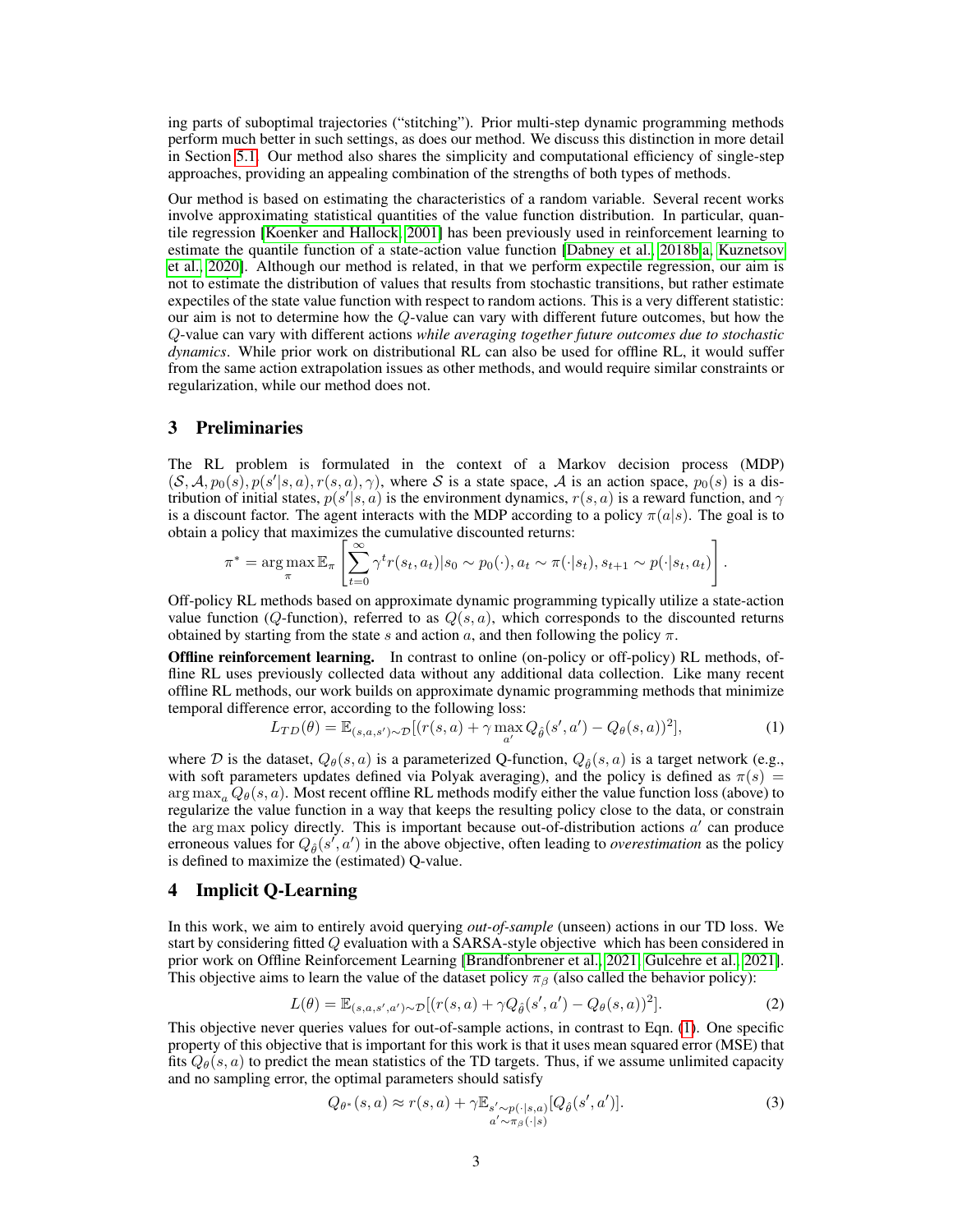Prior work [\[Brandfonbrener et al., 2021,](#page-8-0) [Gulcehre et al., 2021,](#page-9-9) [Peng et al., 2019\]](#page-10-3) has proposed directly using this objective to learn  $Q^{\pi_{\beta}}$ , and then train the policy  $\pi_{\psi}$  to maximize  $Q^{\pi_{\beta}}$ . This avoids any issues with out-of-distribution actions, since the TD loss only uses dataset actions. However, while this procedure works well empirically on simple MuJoCo locomotion tasks in D4RL, we will show that it performs very poorly on more complex tasks that benefit from multi-step dynamic programming. In our method, which we derive next, we retain the benefits of using this SARSA-like objective, but modify it so that it allows us to perform multi-step dynamic programming and learn a near-optimal Q-function.

Our method will perform a  $Q$ -function update similar to Eqn. [\(2\)](#page-2-1), but we will aim to estimate the maximum Q-value over actions that are in the support of the data distribution. Crucially, we will show that it is possible to do this *without ever querying the learned Q-function on out-of-sample actions* by utilizing expectile regression. Formally, the value function we aim to learn is given by:

<span id="page-3-1"></span>
$$
L(\theta) = \mathbb{E}_{(s,a,s') \sim \mathcal{D}}[(r(s,a) + \gamma \max_{\substack{a' \in \mathcal{A} \\ \text{s.t. } \pi_{\beta}(a'|s') > 0}} Q_{\hat{\theta}}(s',a') - Q_{\theta}(s,a))^2].
$$
 (4)

Our algorithm, implicit Q-Learning (IQL), aims to estimate this objective while evaluating the Qfunction only on the state-action pairs in the dataset. To this end, we propose to fit  $Q_{\theta}(s, a)$  to estimate state-conditional expectiles of the target values, and show that specific expectiles approximate the maximization defined above. In Section [4.4](#page-5-0) we show that this approach performs multi-step dynamic programming in theory, and in Section [5.1](#page-6-0) we show that it does so in practice.

#### 4.1 Expectile Regression

Practical methods for estimating various statistics of a random variable have been thoroughly studies in applied statistics and econometrics. The  $\tau \in (0,1)$  expectile of some random variable X is defined as a solution to the asymmetric least squares problem:

$$
\underset{m_{\tau}}{\arg\min}\mathbb{E}_{x \sim X}[L_2^{\tau}(x - m_{\tau})], \text{ where } L_2^{\tau}(u) = |\tau - \mathbb{1}(u < 0)|u^2.
$$

That is, for  $\tau > 0.5$ , this asymmetric loss function downweights the contributions of x values smaller than  $m<sub>\tau</sub>$  while giving more weights to larger values (see Fig. [1,](#page-4-0) left). Expectile regression is closely related to quantile regression [\[Koenker and Hallock, 2001\]](#page-9-11), which is a popular technique for estimating quantiles of a distribution widely used in reinforcement learning [\[Dabney et al., 2018b](#page-9-12)[,a\]](#page-9-13) <sup>[1](#page-3-0)</sup>. The quantile regression loss is defined as an asymmetric  $\ell_1$  loss.

We can also use this formulation to predict expectiles of a conditional distribution:

$$
\underset{m_{\tau}(x)}{\arg\min} \mathbb{E}_{(x,y)\sim\mathcal{D}}[L_2^{\tau}(y-m_{\tau}(x))].
$$

Fig. [1](#page-4-0) (right) illustrates conditional expectile regression on a simple two-dimensional distribution. Note that we can optimize this objective with stochastic gradient descent. It provides unbiased gradients and is easy to implement with standard machine learning libraries.

#### 4.2 Learning the Value Function with Expectile Regression

Expectile regression provides us with a powerful framework to estimate statistics of a random variable beyond mean regression. We can use expectile regression to modify the policy evaluation objective in Eqn. [\(2\)](#page-2-1) to predict an upper expectile of the TD targets that approximates the maximum of  $r(s, a) + \gamma Q_{\hat{\theta}}(s', a')$  over actions a' constrained to the dataset actions, as in Eqn. [\(4\)](#page-3-1). This leads to the following expectile regression objective:

$$
L(\theta) = \mathbb{E}_{(s,a,s',a') \sim \mathcal{D}}[L_2^{\tau}(r(s,a) + \gamma Q_{\hat{\theta}}(s',a') - Q_{\theta}(s,a))].
$$

However, this formulation has a significant drawback. Instead of estimating expectiles just with respect to the actions in the support of the data, it also incorporates stochasticity that comes from the

<span id="page-3-0"></span><sup>&</sup>lt;sup>1</sup>Our method could also be derived with quantiles, but since we are not interested in learning all of the expectiles/quantiles, unlike prior work [\[Dabney et al., 2018b](#page-9-12)[,a\]](#page-9-13), it is more convenient to estimate a single expectile because this involves a simple modification to the MSE loss that is already used in standard RL methods. We found it to work somewhat better than quantile regression with its corresponding  $\ell_1$  loss.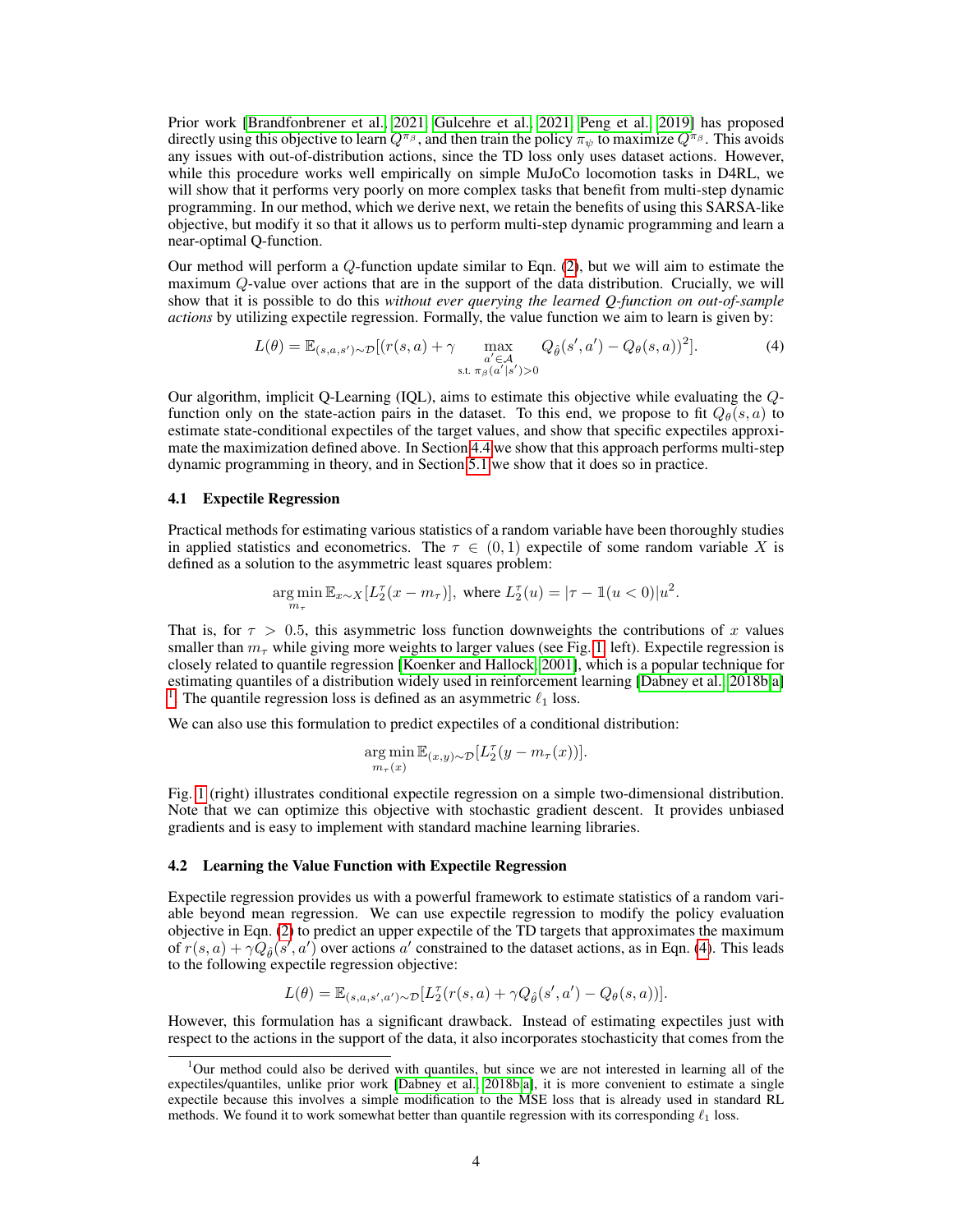<span id="page-4-0"></span>

Figure 1: Left: The asymmetric squared loss used for expectile regression.  $\tau = 0.5$  corresponds to the standard mean squared error loss, while  $\tau = 0.9$  gives more weight to positives differences. Center: Expectiles of a normal distribution. Right: an example of estimating state conditional expectiles of a two-dimensional random variable. Each x corresponds to a distribution over y. We can approximate a maximum of this random variable with expectile regression:  $\tau = 0.5$  correspond to the conditional mean statistics of the distribution, while  $\tau \approx 1$  approximates the maximum operator over in-support values of y.

environment dynamics  $s' \sim p(\cdot|s, a)$ . Therefore, a large target value might not necessarily reflect the existence of a single action that achieves that value, but rather a "lucky" sample that happened to have transitioned into a good state. We resolve this by introducing a separate value function that approximates an expectile only with respect to the action distribution, leading to the following loss:

<span id="page-4-1"></span>
$$
L_V(\psi) = \mathbb{E}_{(s,a)} \sim \mathcal{D}[L_2^{\tau}(Q_{\hat{\theta}}(s,a) - V_{\psi}(s))]. \tag{5}
$$

We can then use this estimate to update the Q-functions with the MSE loss, which averages over the stochasticity from the transitions and avoids the "lucky" sample issue mentioned above:

<span id="page-4-2"></span>
$$
L_Q(\theta) = \mathbb{E}_{(s,a,s')} \sim \mathcal{D}[(r(s,a) + \gamma V_\psi(s') - Q_\theta(s,a))^2].
$$
 (6)

Note that these losses do not use any explicit policy, and only utilize actions from the dataset for both objectives, similarly to SARSA-style policy evaluation. In Section [4.4,](#page-5-1) we will show that this procedure recovers the optimal Q-function under some assumptions.

#### 4.3 Policy Extraction and Algorithm Summary

While our modified TD learning procedure learns an approximation to the optimal Q-function, it does not explicitly represent the corresponding policy, and therefore requires a separate policy extraction step. We aim for a simple method for policy extraction. As before, we aim to avoid using out-ofsamples actions. Therefore, we extract the policy with advantage weighted regression [\[Peters and Schaal, 2007,](#page-10-2) [Peng et al.,](#page-10-3) [2019\]](#page-10-3) previously successfully used for policy extraction in Offline RL [\[Wang et al., 2018,](#page-10-5) [Nair et al., 2020,](#page-9-4) [Brandfonbrener](#page-8-0) [et al., 2021\]](#page-8-0):

<span id="page-4-3"></span>
$$
L_{\pi}(\phi) = \mathbb{E}_{(s,a)} \sim \mathcal{D}[\exp(\beta(Q_{\hat{\theta}}(s,a) - V_{\psi}(s))) \log \pi_{\phi}(a|s)],
$$
\n(7)

where  $\beta \in [0, \infty)$  is an inverse temperature. As shown in prior work, this objective learns a policy that maximizes the Qvalues subject to a distribution constraint [\[Peters and Schaal,](#page-10-2) [2007,](#page-10-2) [Peng et al., 2019,](#page-10-3) [Nair et al., 2020\]](#page-9-4).

<span id="page-4-4"></span>Algorithm 1 Implicit Q-learning Initialize parameters  $\psi$ ,  $\theta$ ,  $\hat{\theta}$ ,  $\phi$ . TD learning (IQL): for each gradient step do  $\psi \leftarrow \psi - \lambda_V \nabla_{\psi} L_V(\psi)$  $\theta \leftarrow \theta - \lambda_Q \nabla_{\theta} L_Q(\theta)$  $\hat{\theta} \leftarrow (1 - \alpha)\hat{\theta} + \alpha\theta$ end for Policy extraction (AWR): for each gradient step do  $\phi \leftarrow \phi - \lambda_{\pi} \nabla_{\phi} L_{\pi}(\phi)$ end for

Our final algorithm consists of two stages. First, we fit the value function and  $Q$ , performing a number of gradient updates alternating between Eqn. [\(5\)](#page-4-1) and [\(6\)](#page-4-2). Second, we perform stochastic gradient descent on Eqn. [\(7\)](#page-4-3). For both steps, we use a version of clipped double Q-learning [\[Fujimoto et al.,](#page-9-15) [2018\]](#page-9-15), taking a minimum of two  $Q$ -functions for V-function and policy updates. We summarize our final method in Algorithm [1.](#page-4-4) Note that the policy does not influence the value function in any way,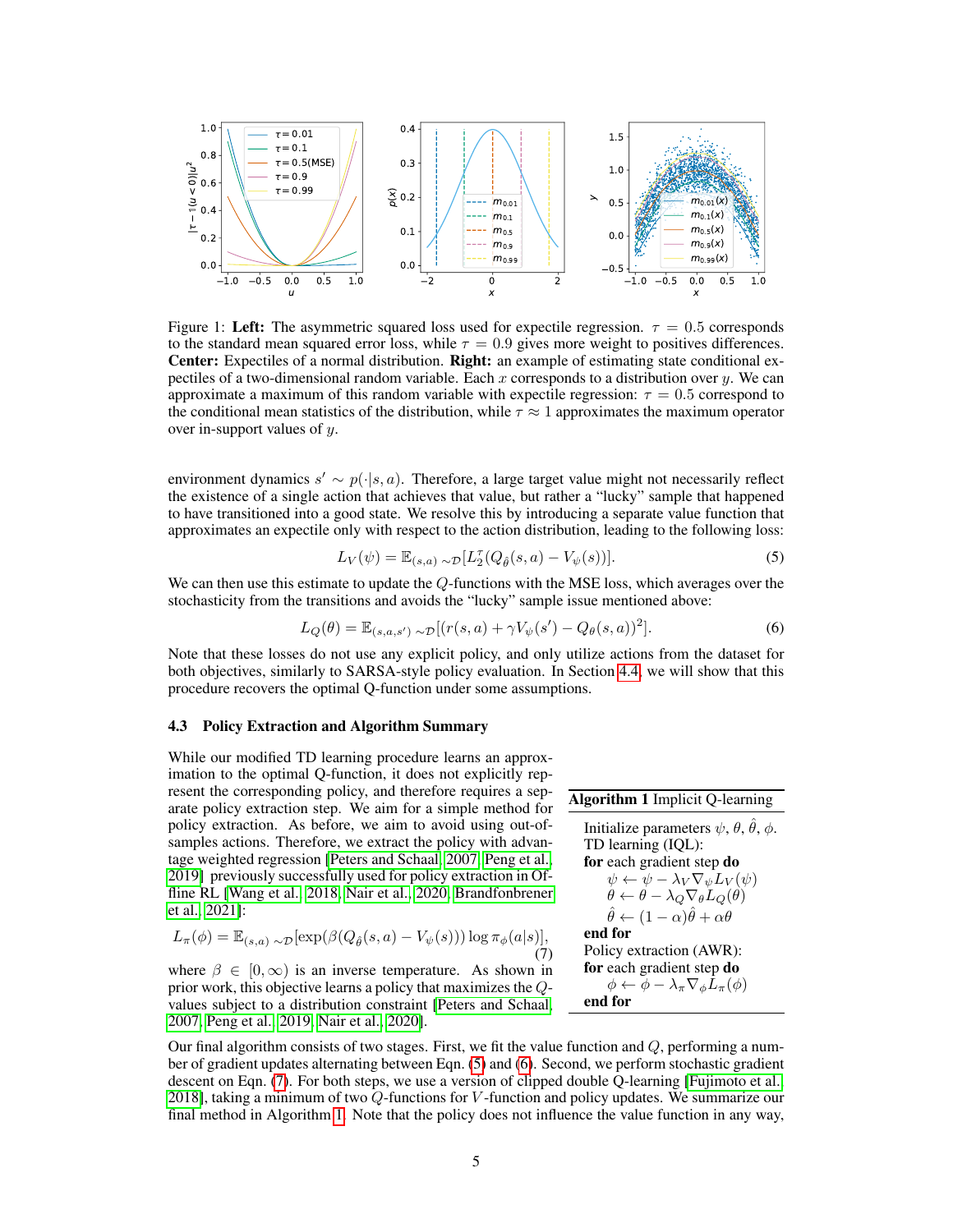and therefore extraction could be performed either concurrently or after TD learning. Concurrent learning provides a way to use IQL with online finetuning, as we discuss in Section [5.3.](#page-8-1)

#### <span id="page-5-1"></span>4.4 Analysis

In this section, we will show that IQL can recover the optimal value function under the dataset support constraints. First, we prove a simple lemma that we will then use to show how our approach can enable learning the optimal value function.

<span id="page-5-2"></span>Lemma 1. *Let* X *be a real-valued random variable with a bounded support and supremum of the support is* x ∗ *. Then,*  $\lim_{\tau \to 1}$ ∗

$$
\lim_{\tau \to 1} m_{\tau} = x^*
$$

*Proof Sketch.* One can show that expectiles of a random variable have the same supremum  $x^*$ . Moreover, for all  $\tau_1$  and  $\tau_2$  such that  $\tau_1 < \tau_2$ , we get  $m_{\tau_1} \le m_{\tau_2}$ . Therefore, the limit follows from the properties of bounded monotonically non-decreasing functions.  $\Box$ 

In the following theorems, we show that under certain assumptions, our method indeed approximates the optimal state-action value  $Q^*$  and performs multi-step dynamical programming. We first prove a technical lemma relating different expectiles of the Q-function, and then derive our main result regarding the optimality of our method.

For the sake of simplicity, we introduce the following notation for our analysis. Let  $\mathbb{E}^{\tau}_{x \sim X}[x]$  be a  $\tau^{\text{th}}$  expectile of X (e.g.,  $\mathbb{E}^{0.5}$  corresponds to the standard expectation). Then, we define  $V_{\tau}(s)$  and  $Q_{\tau}(s, a)$ , which correspond to optimal solutions of Eqn. [5](#page-4-1) and [6](#page-4-2) correspondingly, recursively as:

$$
V_{\tau}(s) = \mathbb{E}^{\tau}_{a \sim \pi_{\beta}(\cdot|s)}[Q_{\tau}(s, a)],
$$
  

$$
Q_{\tau}(s, a) = r(s, a) + \gamma \mathbb{E}_{s' \sim p(\cdot|s, a)}[V_{\tau}(s')].
$$

<span id="page-5-0"></span>**Lemma 2.** *For all s,*  $\tau_1$  *and*  $\tau_2$  *such that*  $\tau_1 < \tau_2$  *we get* 

$$
V_{\tau_1}(s) \leq V_{\tau_2}(s).
$$

*Proof.* The proof follows the policy improvement proof [\[Sutton and Barto, 2018\]](#page-10-6). See Appendix [A.](#page-11-0)  $\Box$ 

<span id="page-5-3"></span>Corollary 2.1. *For any* τ *and* s *we have*

$$
V_{\tau}(s) \leq \max_{\substack{a \in \mathcal{A} \\ s.t. \pi_{\beta}(a|s) > 0}} Q^*(s, a)
$$

where  $V_\tau(s)$  is defined as above and  $Q^*(s, a)$  is an optimal state-action value function constrained *to the dataset and defined as*  $\Gamma$  $\overline{1}$ 

$$
Q^*(s, a) = r(s, a) + \gamma \mathbb{E}_{s' \sim p(\cdot | s, a)} \left[ \max_{\substack{a' \in \mathcal{A} \\ s.t. \pi_\beta(a'|s') > 0}} Q^*(s', a') \right].
$$

*Proof.* The proof follows from the observation that convex combination is smaller than maximum.

□

 $\Box$ 

<span id="page-5-4"></span>Theorem 3.

$$
\lim_{\tau \to 1} V_{\tau}(s) = \max_{\substack{a \in \mathcal{A} \\ s.t. \pi_{\beta}(a|s) > 0}} Q^*(s, a).
$$

*Proof.* Follows from combining Lemma [1](#page-5-2) and Corollary [2.1.](#page-5-3)

Therefore, for a larger value of  $\tau < 1$ , we get a better approximation of the maximum. On the other hand, it also becomes a more challenging optimization problem. Thus, we treat  $\tau$  as a hyperparameter. Due to the property discussed in Theorem [3](#page-5-4) we dub our method implicit Q-learning (IQL). We also emphasize that our value learning method defines the entire spectrum of methods between SARSA ( $\tau = 0.5$ ) and Q-Learning ( $\tau \rightarrow 1$ ).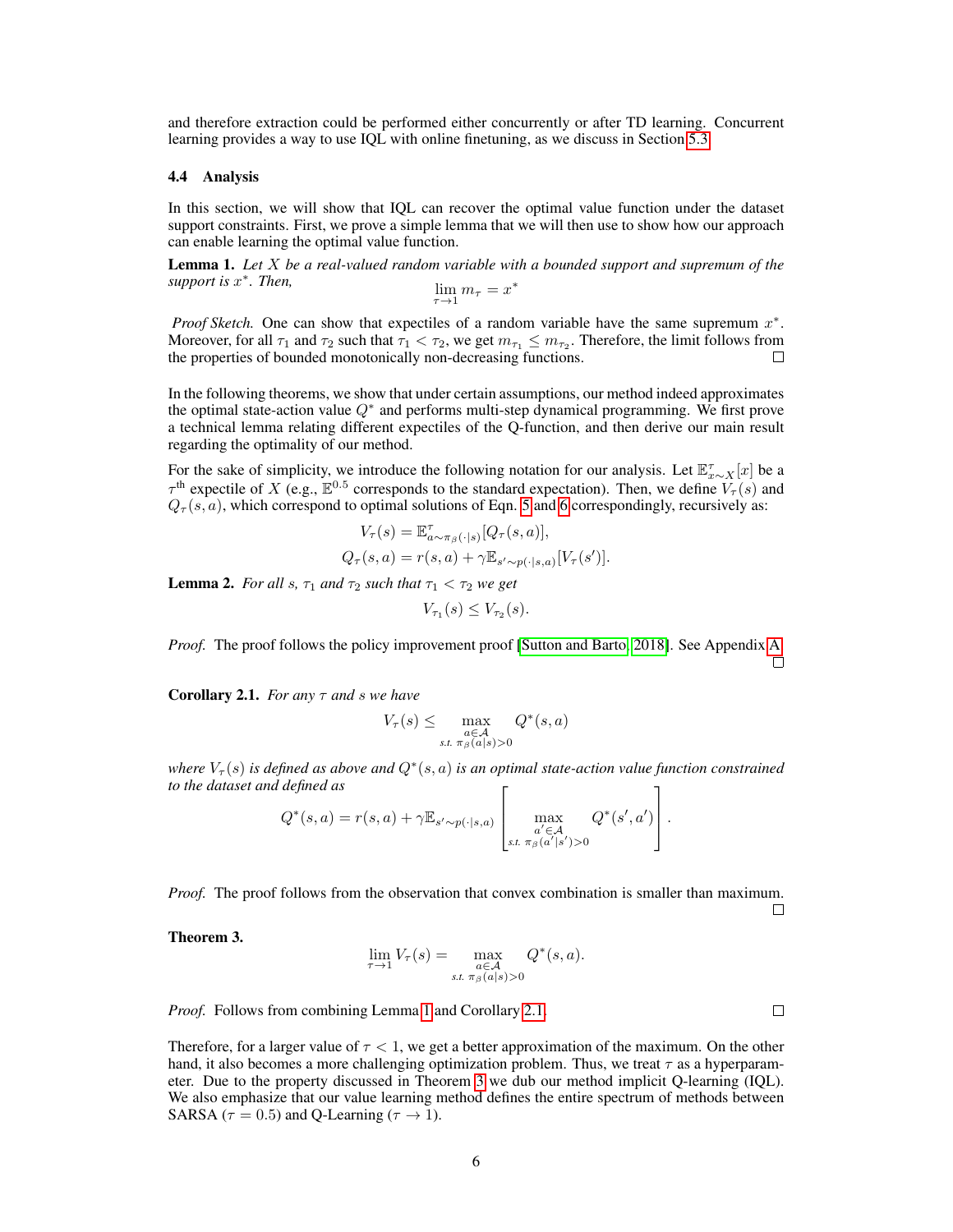<span id="page-6-1"></span>

Figure 2: Evaluation of our algorithm on a toy umaze environment (a). When the static dataset is heavily corrupted by suboptimal actions, one-step policy evaluation results in a value function that degrades to zero far from the rewarding states too quickly (c). Our algorithm aims to learn a near-optimal value function, combining the best properties of SARSA-style evaluation with the ability to perform multi-step dynamic programming, leading to value functions that are much closer to optimality (shown in (b)) and producing a much better policy (d).

# 5 Experimental Evaluation

Our experiments aim to evaluate our method comparatively, in contrast to prior offline RL methods, and in particular to understand how our approach compares both to single-step methods and multi-step dynamic programming approaches. We will first demonstrate the benefits of multi-step dynamic programming methods, such as ours, in contrast to single-step methods, showing that on some problems this difference can be extremely large. We will then compare IQL with state-of-theart single-step and multi-step algorithms on the D4RL [\[Fu et al., 2020\]](#page-9-16) benchmark tasks, studying the degree to which we can learn effective policies using only the actions in the dataset. We examine domains that contain near-optimal trajectories, where single-step methods perform well, as well as domains with no optimal trajectories at all, which require multi-step dynamic programming. Finally, we will study how IQL compares to prior methods when finetuning with online RL starting from an offline RL initialization.

### <span id="page-6-0"></span>5.1 The Difference Between One-Step Policy Improvement and IQL

We first use a simple maze environment to illustrate the importance of multi-step dynamic programming for offline RL. The maze has a u-shape, a single start state, and a single goal state (see Fig. [2a\)](#page-6-1). The agent receives a reward of 10 for entering the goal state and zero reward for all other transitions. With a probability of 0.25, the agent transitions to a random state, and otherwise to the commanded state. The dataset consists of 1 optimal trajectory and 99 trajectories with uniform random actions. Due to a short horizon of the problem, we use  $\gamma = 0.9$ .

Fig. [2](#page-6-1) (c, d) illustrates the difference between single-step methods , in this case represented by Onepstep RL [\[Brandfonbrener et al., 2021,](#page-8-0) [Wang et al., 2018,](#page-10-5) [Gulcehre et al., 2021\]](#page-9-9) and IQL with  $\tau = 0.95$ . Although states closer to the high reward state will still have higher values, these values decay much faster as we move further away than they would for the optimal value function, and the resulting policy is highly suboptimal. Since IQL (d) performs iterative dynamic programming, it correctly propagates the signal, and the values are no longer dominated by noise. The resulting value function closely matches the true optimal value function (b).

#### 5.2 Comparisons on Offline RL Benchmarks

Next, we evaluate our approach on the D4RL benchmark in comparison to prior methods (see Table [1\)](#page-7-0). The MuJoCo tasks in D4RL consist of the Gym locomotion tasks, the Ant Maze tasks, and the Adroit and Kitchen robotic manipulation environments. Some prior works, particularly those proposing one-step methods, focus entirely on the Gym locomotion tasks. However, these tasks include a significant fraction of near-optimal trajectories in the dataset. In contrast, the Ant Maze tasks, especially the medium and large ones, contain very few or no near-optimal trajectories, making them very challenging for one-step methods. These domains require "stitching" parts of suboptimal trajectories that travel between different states to find a path from the start to the goal of the maze [\[Fu et al., 2020\]](#page-9-16). As we will show, multi-step dynamic programming is essential in these domains. The Adroit and Kitchen tasks are comparatively less discriminating, and we found that most RL methods perform similarly to imitation learning in these domains [\[Florence et al., 2021\]](#page-9-17). We therefore focus our analysis on the Gym locomotion and Ant Maze domains, but include full Adroit and Kitchen results in Appendix [B](#page-11-1) for completeness.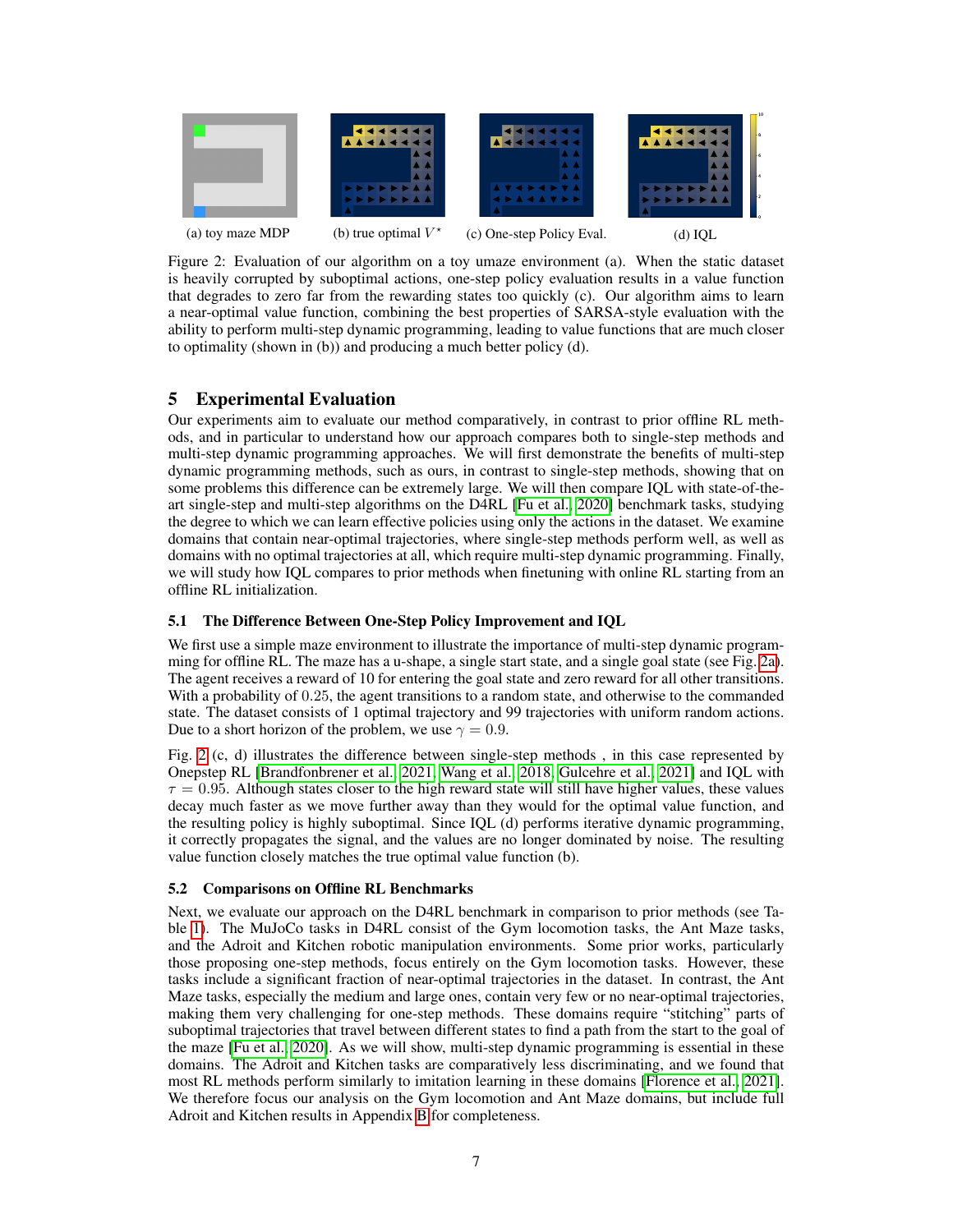| $\cdots$ , $\cdots$  |                 |                 |            |                  |                  |             |                  |                  |                  |                    |
|----------------------|-----------------|-----------------|------------|------------------|------------------|-------------|------------------|------------------|------------------|--------------------|
| Dataset              | BC              | 10%BC           | <b>BCO</b> | DT               | ABM              | <b>AWAC</b> | Onestep RL       | $TD3+BC$         | <b>CQL</b>       | IQL (Ours)         |
| halfcheetah-m-v2     | 42.6            | 42.5            | 47.0       | $42.6 + 0.1$     | 53.6             | 43.5        | $48.4 + 0.1$     | $48.3 + 0.3$     | $44.0 + 5.4$     | $47.4 + 0.2$       |
| hopper-m-v2          | 52.9            | 56.9            | 56.7       | $67.6 \pm 1.0$   | 0.7              | 57.0        | $59.6 \pm 2.5$   | $59.3 \pm 4.2$   | $58.5 \pm 2.1$   | $66.2 \pm 5.7$     |
| walker2d-m-v2        | 75.3            | 75.0            | 72.6       | $74.0 \pm 1.4$   | 0.5              | 72.4        | $81.8 + 2.2$     | $83.7 + 2.1$     | $72.5 + 0.8$     | $78.3 \pm 8.7$     |
| halfcheetah-m-r-v2   | 36.6            | 40.6            | 40.4       | $36.6 + 0.8$     | 50.5             | 40.5        | $38.1 \pm 1.3$   | $44.6 + 0.5$     | $45.5 + 0.5$     | $44.2 \pm 1.2$     |
| hopper-m-r-v2        | 18.1            | 75.9            | 53.3       | $82.7 + 7.0$     | 49.6             | 37.2        | $97.5 + 0.7$     | $60.9 + 18.8$    | $95.0 + 6.4$     | $94.7 \pm 8.6$     |
| walker2d-m-r-v2      | 26.0            | 62.5            | 52.1       | $66.6 + 3.0$     | 53.8             | 27.0        | $49.5 \pm 12.0$  | $81.8 + 5.5$     | $77.2 + 5.5$     | $73.8 + 7.1$       |
| halfcheetah-m-e-v2   | 55.2            | 92.9            | 89.1       | $86.8 \pm 1.3$   | 18.5             | 42.8        | $93.4 \pm 1.6$   | $90.7 + 4.3$     | $91.6 \pm 2.8$   | $86.7 \pm 5.3$     |
| hopper-m-e- $v2$     | 52.5            | 110.9           | 81.8       | $107.6 \pm 1.8$  | 0.7              | 55.8        | $103.3 \pm 1.9$  | $98.0 \pm 9.4$   | $105.4 + 6.8$    | $91.5 + 14.3$      |
| walker2d-m-e-v2      | 107.5           | 109.0           | 109.5      | $108.1 \pm 0.2$  | 3.5              | 74.5        | $113.0 \pm 0.4$  | $110.1 \pm 0.5$  | $108.8 \pm 0.7$  | $109.6 \pm 1.0$    |
| locomotion-v2 total  | 466.7           | 666.2           | 602.5      | $672.6 \pm 16.6$ | 231.4            | 450.7       | $684.6 \pm 22.7$ | $677.4 \pm 44.5$ | $698.5 \pm 31.0$ | $692.4 \pm 52.1$   |
| antmaze-u-v0         | 54.6            | 62.8            | 89.8       | 59.2             | 59.9             | 56.7        | 64.3             | 78.6             | 74.0             | $87.5 \pm 2.6$     |
| antmaze-u-d-v0       | 45.6            | 50.2            | 83.0       | 53.0             | 48.7             | 49.3        | 60.7             | 71.4             | 84.0             | $62.2 \pm 13.8$    |
| antmaze-m-p-v0       | 0.0             | 5.4             | 15.0       | 0.0              | 0.0              | 0.0         | 0.3              | 10.6             | 61.2             | $71.2 + 7.3$       |
| antmaze-m-d-v0       | 0.0             | 9.8             | 0.0        | 0.0              | 0.5              | 0.7         | 0.0              | 3.0              | 53.7             | $70.0 \pm 10.9$    |
| antmaze-l-p-v0       | 0.0             | 0.0             | 0.0        | 0.0              | $\overline{0}$ . | 0.0         | 0.0              | 0.2              | 15.8             | $39.6 \pm 5.8$     |
| antmaze-l-d-v0       | 0.0             | 6.0             | 0.0        | 0.0              | 0.0              | 1.0         | 0.0              | 0.0              | 14.9             | $47.5 \pm 9.5$     |
| antmaze-v0 total     | 100.2           | 134.2           | 187.8      | 112.2            | 109.1            | 107.7       | 125.3            | 163.8            | 303.6            | $378.0 + 49.9$     |
| total                | 566.9           | 800.4           | 790.3      | 784.8            | 340.5            | 558.4       | 809.9            | 841.2            | 1002.1           | $1070.4 \pm 102.0$ |
| kitchen-v0 total     | 154.5           |                 |            |                  |                  |             |                  |                  | 144.6            | $159.8 + 22.6$     |
| adroit-v0 total      | 104.5           |                 |            |                  |                  |             |                  |                  | 93.6             | $118.1 \pm 30.7$   |
| total+kitchen+adroit | 825.9           |                 |            |                  |                  |             |                  |                  | 1240.3           | $1348.3 \pm 155.3$ |
| runtime              | 10 <sub>m</sub> | 10 <sub>m</sub> |            | 960m             | 20 <sub>m</sub>  | $20m^*$     | 20 <sub>m</sub>  | 80 <sub>m</sub>  | 20 <sub>m</sub>  |                    |

<span id="page-7-0"></span>Table 1: Averaged normalized scores on MuJoCo locomotion and Ant Maze tasks. Our method outperforms prior methods on the challenging Ant Maze tasks, which require dynamic programming, and is competitive with the best prior methods on the locomotion tasks.

<sup>∗</sup>: Note that it is challenging to compare one-step and multi-step methods directly. Also[, Brandfonbrener et al. \[2021\]](#page-8-0) reports results for a set of hyperparameters, such as batch and network size, that is significantly different from other methods. We report results for the original hyperparameters and runtime for a comparable set of hyperparameters.

Comparisons and baselines. We compare to methods that are representative of both multistep dynamic programming and one-step approaches. In the former category, we compare to CQL [\[Kumar et al., 2020\]](#page-9-5), TD3+BC [\[Fuji](#page-9-2)[moto and Gu, 2021\]](#page-9-2), and AWAC [\[Nair et al.,](#page-9-4) [2020\]](#page-9-4). In the latter category, we compare to Onestep RL [\[Brandfonbrener et al., 2021\]](#page-8-0) and Decision Transformers [\[Chen et al., 2021\]](#page-9-10). We obtained the Decision Transformers results on Ant Maze subsets of D4RL tasks using the author-provided implementation<sup>[2](#page-7-1)</sup> and following authors instructions communicated over email. We obtained results for TD3+BC and Onestep RL (Exp. Weight) directly from the authors. Note that [Chen et al.](#page-9-10) [\[2021\]](#page-9-10) and [Brand](#page-8-0)[fonbrener et al.](#page-8-0) [\[2021\]](#page-8-0) incorrectly report results for some prior methods, such as CQL, using the "-v0" environments. These generally produce lower scores than the "-v2" environments that

<span id="page-7-3"></span>

Figure 3: Left: Estimating a larger expectile  $\tau$  is crucial for antmaze tasks that require dynamical programming ('stitching') (left). Right: Clipped double Q-Learning is crucial for learning values for  $\tau = 0.9$  (right).

these papers use for their own methods. We use the "-v2" environments for all methods to ensure a fair comparison, resulting in higher values for CQL. Because of this fix, our reported CQL scores are higher than all other prior methods. We obtained results for "-v2" datasets using an author-suggested implementation.[3](#page-7-2) On the Gym locomotion tasks (halfcheetah, hopper, walker2d), we find that IQL performs comparably to the best performing prior method, CQL. On the more challenging Ant Maze task, IQL outperforms CQL, and outperforms the one-step methods by a very large margin.

Runtime. Our approach is also computationally faster than the baselines (see Table [1\)](#page-7-0). For the baselines, we measure runtime for our reimplementations of the methods in JAX [\[Bradbury et al.,](#page-8-2) [2018\]](#page-8-2) built on top of JAXRL [\[Kostrikov, 2021\]](#page-9-18), which are typically faster than the original implementations. For example, the original implementation of CQL takes more than 4 hours to perform 1M updates, while ours takes only 80 minutes. Even so, IQL still requires about 4x less time than our reimplementation of CQL on average, and is comparable to the fastest prior one-step methods. We did not reimplement Decision Transformers due to their complexity and report runtime of the original implementation.

<span id="page-7-1"></span><sup>2</sup> https://github.com/kzl/decision-transformer

<span id="page-7-2"></span><sup>3</sup> https://github.com/young-geng/CQL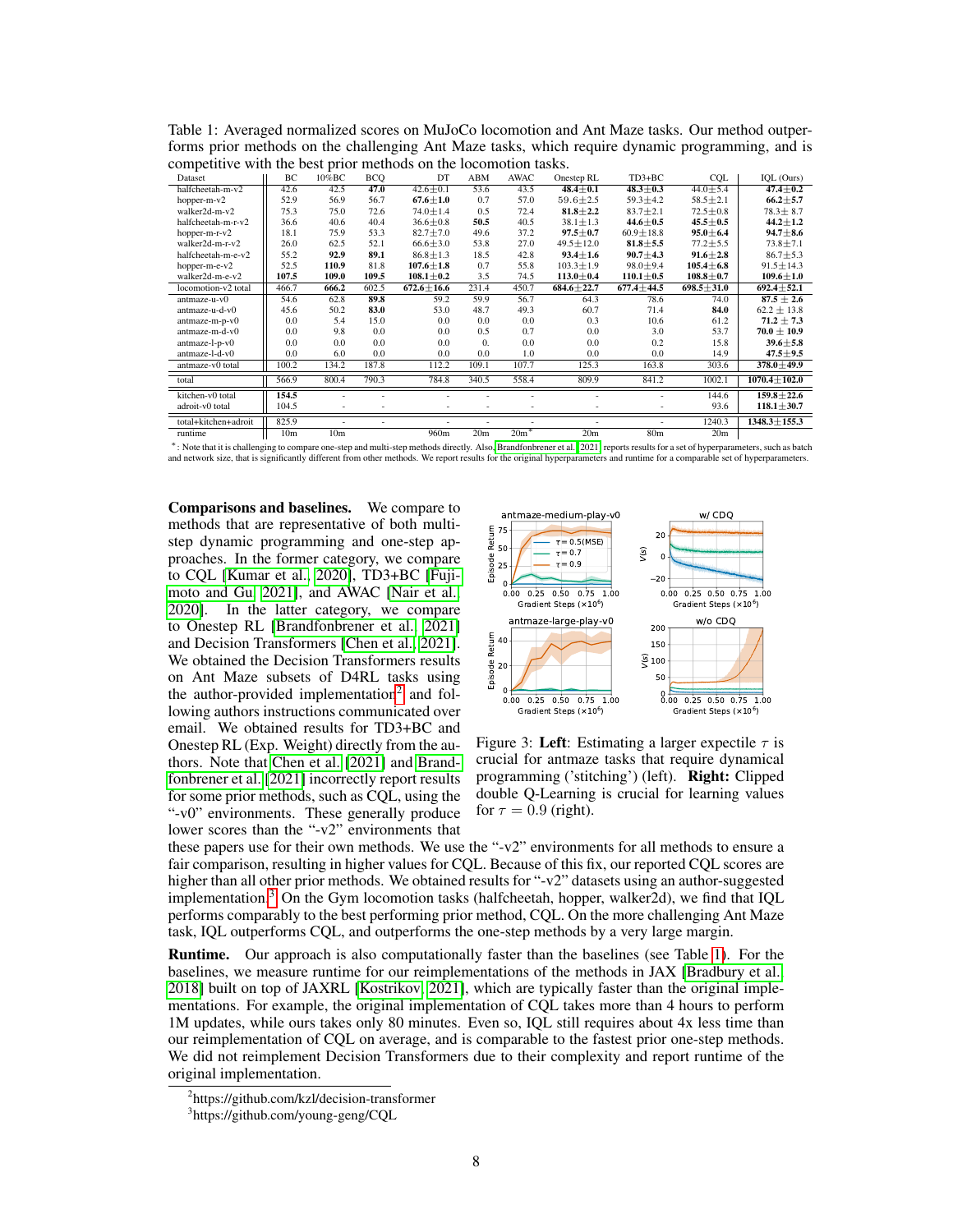**Effect of**  $\tau$  **hyperparameter.** We also demonstrate that it is crucial to compute a larger expectile on tasks that require "stitching" (see Fig. [3\)](#page-7-3). With larger values of  $\tau$ , our method approximates Q-learning better, leading to better performance on the Ant Maze tasks.

## <span id="page-8-1"></span>5.3 Online Fine-tuning after Offline RL

The policies obtained by offline RL can often be improved with a small amount of online interaction. IQL is well-suited for online fine-tuning for two reasons. First, IQL has strong offline performance, as shown in the previous section, which provides a good initialization. Second, IQL implements a weighted behavioral cloning policy extraction step, which has previously been shown to allow for better online policy improvement compared to other types of offline constraints [\[Nair et al., 2020\]](#page-9-4). To evaluate the finetuning capability of various RL algorithms, we first run offline RL on each

<span id="page-8-3"></span>

| Dataset                   | AWAC                        | <b>COL</b>                 | IOL (Ours)                  |
|---------------------------|-----------------------------|----------------------------|-----------------------------|
| antmaze-umaze-y0          | $\rightarrow$ 59.0<br>56.7  | $\rightarrow$ 99.4<br>70.1 | $86.7 \rightarrow 96.0$     |
| antmaze-umaze-diverse-y0  | 49.3<br>$\rightarrow$ 49.0  | $\rightarrow$ 99.4<br>31.1 | 75.0<br>$\rightarrow$ 84.0  |
| antmaze-medium-play-v0    | $\rightarrow 0.0$<br>0.0    | 23.0<br>$\rightarrow 0.0$  | 72.0<br>$\rightarrow$ 95.0  |
| antmaze-medium-diverse-v0 | 0.7<br>$\rightarrow 0.3$    | 23.0<br>$\rightarrow$ 32.3 | $68.3 \rightarrow 92.0$     |
| antmaze-large-play-v0     | $\rightarrow 0.0$<br>0.0    | $\rightarrow 0.0$<br>1.0   | $25.5 \rightarrow 46.0$     |
| antmaze-large-diverse-v0  | 1.0<br>$\rightarrow 0.0$    | 1.0<br>$\rightarrow 0.0$   | 42.6<br>$\rightarrow$ 60.7  |
| antmaze-v0 total          | $107.7 \rightarrow 108.3$   | $151.5 \rightarrow 231.1$  | $370.1 \rightarrow 473.7$   |
| pen-binary-y0             | $\rightarrow$ 70.3<br>44.6  | $31.2 \rightarrow 9.9$     | $\rightarrow$ 60.7<br>374   |
| door-binary-v0            | 1.3<br>$\rightarrow$ 30.1   | 0.2<br>$\rightarrow 0.0$   | $\rightarrow$ 32.3<br>0.7   |
| relocate-binary-v0        | 0.8<br>$\rightarrow$ 2.7    | 0.1<br>$\rightarrow 0.0$   | $\rightarrow$ 31.0<br>0.0   |
| hand-y0 total             | $\rightarrow$ 103.1<br>46.7 | $31.5 \rightarrow 9.9$     | $\rightarrow$ 124.0<br>38.1 |
| total                     | $154.4 \rightarrow 211.4$   | $182.8 \rightarrow 241.0$  | $408.2 \rightarrow 597.7$   |

Table 2: Online finetuning results showing the initial performance after offline RL, and performance after 1M steps of online RL. In all tasks, IQL is able to finetune to a significantly higher performance than the offline initialization, with final performance that is comparable to or better than the best of either AWAC or CQL on all tasks except pen-binary-v0.

dataset, then run 1M steps of online RL, and then report the final performance. We compare to AWAC [\[Nair et al., 2020\]](#page-9-4), which has been proposed specifically for online finetuning, and CQL [\[Ku](#page-9-5)[mar et al., 2020\]](#page-9-5), which showed the best performance among prior methods in our experiments in the previous section. Exact experimental details are provided in Appendix [C.](#page-13-0) We use the challenging Ant Maze D4RL domains [\[Fu et al., 2020\]](#page-9-16), as well as the high-dimensional dexterous manipulation environments from [Rajeswaran et al.](#page-10-7) [\[2018\]](#page-10-7), which [Nair et al.](#page-9-4) [\[2020\]](#page-9-4) propose to use to study online adaptation with AWAC. Results are shown in Table [2.](#page-8-3) On the Ant Maze domains, IQL significantly outperforms both prior methods after online finetuning. CQL attains the second best score, while AWAC performs comparatively worse due to much weaker offline initialization. On the dexterous hand tasks, IQL performs significantly better than AWAC on relocate-binary-v0, comparably on door-binary-v0, and slightly worse on pen-binary-v0, with the best overall score.

## 6 Conclusion

We presented implicit Q-Learning (IQL), a general algorithm for offline RL that completely avoids any queries to values of out-of-sample actions during training while still enabling multi-step dynamic programming. To our knowledge, this is the first method that combines both of these features. This has a number of important benefits. First, our algorithm is computationally efficient: we can perform 1M updates on one GTX1080 GPU in less than 20 minutes. Second, it is simple to implement, requiring only minor modifications over a standard SARSA-like TD algorithm, and performing policy extraction with a simple weighted behavioral cloning procedure resembling supervised learning. Finally, despite the simplicity and efficiency of this method, we show that it attains excellent performance across all of the tasks in the D4RL benchmark, matching the best prior methods on the MuJoCo locomotion tasks, and exceeding the state-of-the-art performance on the challenging ant maze environments, where multi-step dynamic programming is essential for good performance.

#### References

- <span id="page-8-2"></span>James Bradbury, Roy Frostig, Peter Hawkins, Matthew James Johnson, Chris Leary, Dougal Maclaurin, George Necula, Adam Paszke, Jake VanderPlas, Skye Wanderman-Milne, and Qiao Zhang. JAX: composable transformations of Python+NumPy programs, 2018. URL [http:](http://github.com/google/jax) [//github.com/google/jax](http://github.com/google/jax).
- <span id="page-8-0"></span>David Brandfonbrener, William F Whitney, Rajesh Ranganath, and Joan Bruna. Offline rl without off-policy evaluation. *arXiv preprint arXiv:2106.08909*, 2021.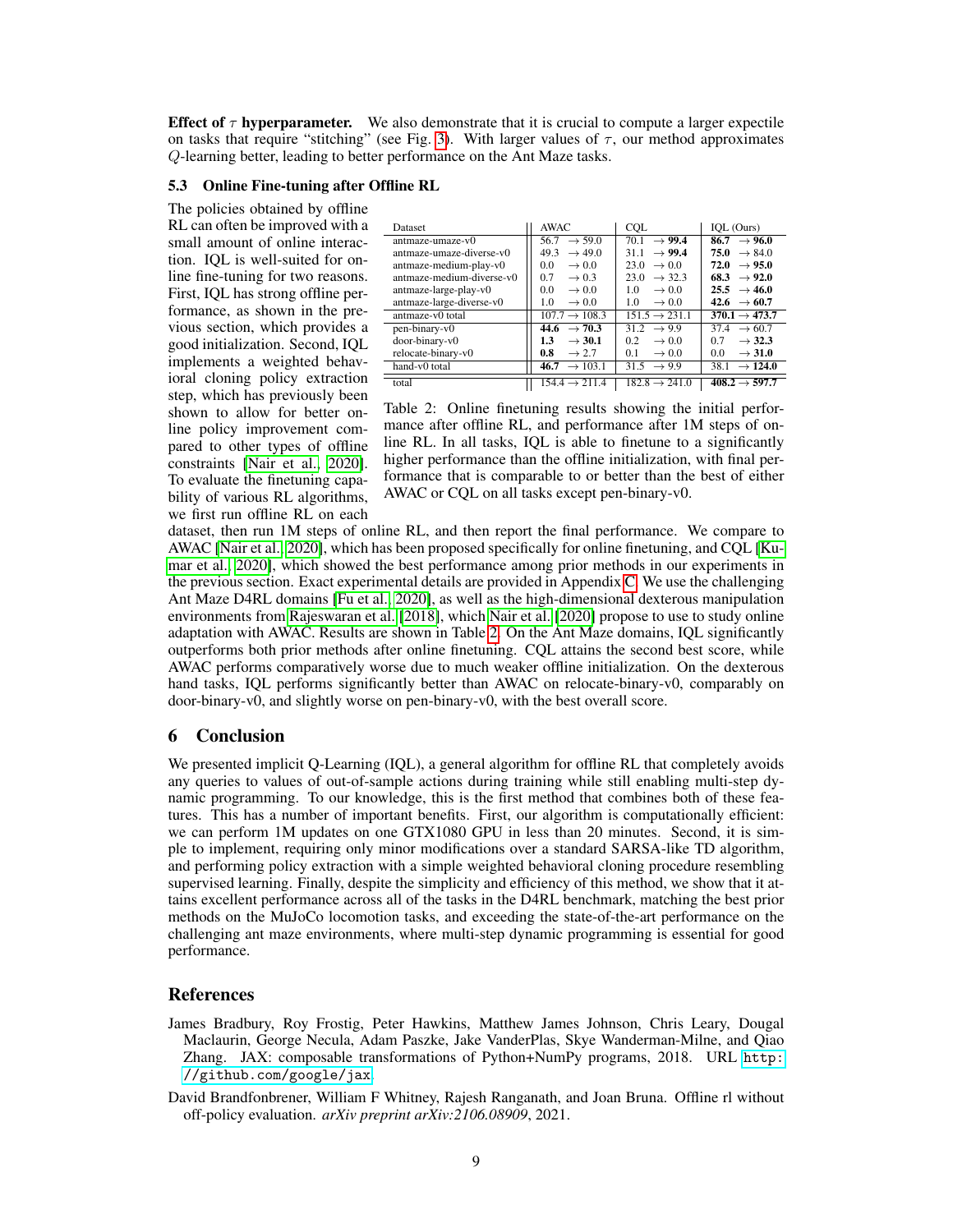- <span id="page-9-10"></span>Lili Chen, Kevin Lu, Aravind Rajeswaran, Kimin Lee, Aditya Grover, Michael Laskin, Pieter Abbeel, Aravind Srinivas, and Igor Mordatch. Decision transformer: Reinforcement learning via sequence modeling. *arXiv preprint arXiv:2106.01345*, 2021.
- <span id="page-9-13"></span>Will Dabney, Georg Ostrovski, David Silver, and Remi Munos. Implicit quantile networks for ´ distributional reinforcement learning. In *International conference on machine learning*, pages 1096–1105. PMLR, 2018a.
- <span id="page-9-12"></span>Will Dabney, Mark Rowland, Marc G Bellemare, and Rémi Munos. Distributional reinforcement learning with quantile regression. In *Thirty-Second AAAI Conference on Artificial Intelligence*, 2018b.
- <span id="page-9-8"></span>Rasool Fakoor, Jonas Mueller, Kavosh Asadi, Pratik Chaudhari, and Alexander J Smola. Continuous doubly constrained batch reinforcement learning. *arXiv preprint arXiv:2102.09225*, 2021.
- <span id="page-9-17"></span>Pete Florence, Corey Lynch, Andy Zeng, Oscar Ramirez, Ayzaan Wahid, Laura Downs, Adrian Wong, Johnny Lee, Igor Mordatch, and Jonathan Tompson. Implicit behavioral cloning. *arXiv preprint arXiv:2109.00137*, 2021.
- <span id="page-9-16"></span>Justin Fu, Aviral Kumar, Ofir Nachum, George Tucker, and Sergey Levine. D4rl: Datasets for deep data-driven reinforcement learning. *arXiv preprint arXiv:2004.07219*, 2020.
- <span id="page-9-2"></span>Scott Fujimoto and Shixiang Shane Gu. A minimalist approach to offline reinforcement learning. *arXiv preprint arXiv:2106.06860*, 2021.
- <span id="page-9-15"></span>Scott Fujimoto, Herke Hoof, and David Meger. Addressing function approximation error in actorcritic methods. In *International Conference on Machine Learning*, pages 1587–1596. PMLR, 2018.
- <span id="page-9-0"></span>Scott Fujimoto, David Meger, and Doina Precup. Off-policy deep reinforcement learning without exploration. In *International Conference on Machine Learning*, pages 2052–2062. PMLR, 2019.
- <span id="page-9-7"></span>Seyed Kamyar Seyed Ghasemipour, Dale Schuurmans, and Shixiang Shane Gu. Emaq: Expectedmax q-learning operator for simple yet effective offline and online rl. In *International Conference on Machine Learning*, pages 3682–3691. PMLR, 2021.
- <span id="page-9-9"></span>Caglar Gulcehre, Sergio Gomez Colmenarejo, Ziyu Wang, Jakub Sygnowski, Thomas Paine, Konrad ´ Zolna, Yutian Chen, Matthew Hoffman, Razvan Pascanu, and Nando de Freitas. Regularized behavior value estimation. *arXiv preprint arXiv:2103.09575*, 2021.
- <span id="page-9-20"></span>Jonathan Heek, Anselm Levskaya, Avital Oliver, Marvin Ritter, Bertrand Rondepierre, Andreas Steiner, and Marc van Zee. Flax: A neural network library and ecosystem for JAX, 2020. URL <http://github.com/google/flax>.
- <span id="page-9-19"></span>Diederik P Kingma and Jimmy Ba. Adam: A method for stochastic optimization. *arXiv preprint arXiv:1412.6980*, 2014.
- <span id="page-9-11"></span>Roger Koenker and Kevin F Hallock. Quantile regression. *Journal of economic perspectives*, 15(4): 143–156, 2001.
- <span id="page-9-18"></span>Ilya Kostrikov. JAXRL: Implementations of Reinforcement Learning algorithms in JAX., 10 2021. URL <https://github.com/ikostrikov/jaxrl>.
- <span id="page-9-6"></span>Ilya Kostrikov, Rob Fergus, Jonathan Tompson, and Ofir Nachum. Offline reinforcement learning with fisher divergence critic regularization. In *International Conference on Machine Learning*, pages 5774–5783. PMLR, 2021.
- <span id="page-9-3"></span>Aviral Kumar, Justin Fu, George Tucker, and Sergey Levine. Stabilizing off-policy q-learning via bootstrapping error reduction. *arXiv preprint arXiv:1906.00949*, 2019.
- <span id="page-9-5"></span>Aviral Kumar, Aurick Zhou, George Tucker, and Sergey Levine. Conservative q-learning for offline reinforcement learning. *arXiv preprint arXiv:2006.04779*, 2020.
- <span id="page-9-14"></span>Arsenii Kuznetsov, Pavel Shvechikov, Alexander Grishin, and Dmitry Vetrov. Controlling overestimation bias with truncated mixture of continuous distributional quantile critics. In *International Conference on Machine Learning*, pages 5556–5566. PMLR, 2020.
- <span id="page-9-1"></span>Sascha Lange, Thomas Gabel, and Martin Riedmiller. Batch reinforcement learning. In *Reinforcement learning*, pages 45–73. Springer, 2012.
- <span id="page-9-4"></span>Ashvin Nair, Murtaza Dalal, Abhishek Gupta, and Sergey Levine. Awac: Accelerating online reinforcement learning with offline datasets. 2020.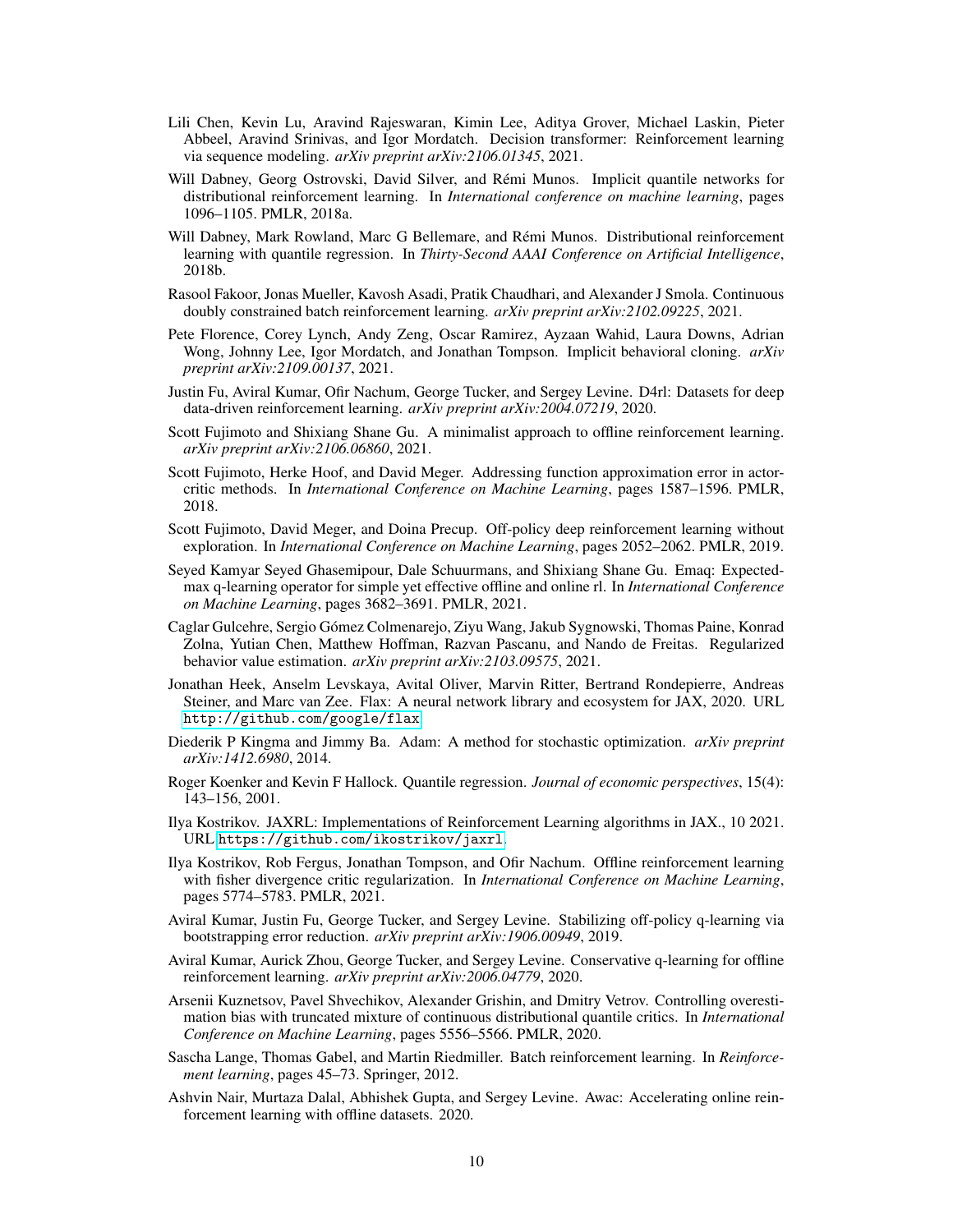- <span id="page-10-3"></span>Xue Bin Peng, Aviral Kumar, Grace Zhang, and Sergey Levine. Advantage-weighted regression: Simple and scalable off-policy reinforcement learning. *arXiv preprint arXiv:1910.00177*, 2019.
- <span id="page-10-2"></span>Jan Peters and Stefan Schaal. Reinforcement learning by reward-weighted regression for operational space control. In *Proceedings of the 24th international conference on Machine learning*, pages 745–750, 2007.
- <span id="page-10-7"></span>Aravind Rajeswaran, Vikash Kumar, Abhishek Gupta, John Schulman, Emanuel Todorov, and Sergey Levine. Learning Complex Dexterous Manipulation with Deep Reinforcement Learning and Demonstrations. In *Robotics: Science and Systems*, 2018. URL [https://arxiv.org/](https://arxiv.org/pdf/1709.10087.pdf) [pdf/1709.10087.pdf](https://arxiv.org/pdf/1709.10087.pdf).
- <span id="page-10-4"></span>Noah Y Siegel, Jost Tobias Springenberg, Felix Berkenkamp, Abbas Abdolmaleki, Michael Neunert, Thomas Lampe, Roland Hafner, Nicolas Heess, and Martin Riedmiller. Keep doing what worked: Behavioral modelling priors for offline reinforcement learning. *arXiv preprint arXiv:2002.08396*, 2020.
- <span id="page-10-8"></span>Nitish Srivastava, Geoffrey Hinton, Alex Krizhevsky, Ilya Sutskever, and Ruslan Salakhutdinov. Dropout: a simple way to prevent neural networks from overfitting. *The journal of machine learning research*, 15(1):1929–1958, 2014.
- <span id="page-10-6"></span>Richard S Sutton and Andrew G Barto. *Reinforcement learning: An introduction*. MIT press, 2018.
- <span id="page-10-5"></span>Qing Wang, Jiechao Xiong, Lei Han, Peng Sun, Han Liu, and Tong Zhang. Exponentially weighted imitation learning for batched historical data. In *NeurIPS*, pages 6291–6300, 2018.
- <span id="page-10-1"></span>Ziyu Wang, Alexander Novikov, Konrad Zolna, Jost Tobias Springenberg, Scott Reed, Bobak Shahriari, Noah Siegel, Josh Merel, Caglar Gulcehre, Nicolas Heess, et al. Critic regularized regression. *arXiv preprint arXiv:2006.15134*, 2020.
- <span id="page-10-0"></span>Yifan Wu, George Tucker, and Ofir Nachum. Behavior regularized offline reinforcement learning. *arXiv preprint arXiv:1911.11361*, 2019.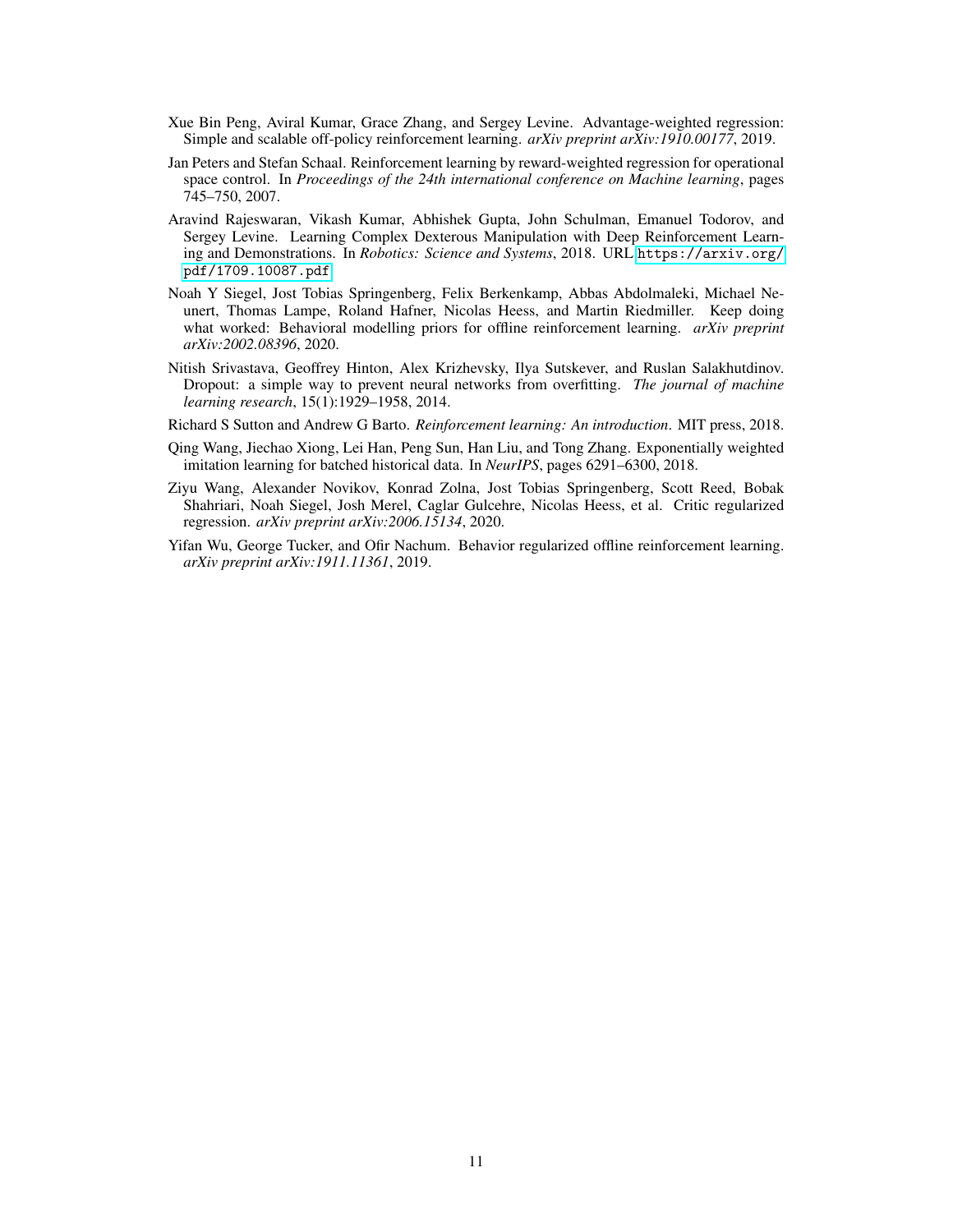# <span id="page-11-0"></span>A Proofs

## A.1 Proof of Lemma [2](#page-5-0)

*Proof.* We can rewrite  $V_{\tau_1}(s)$  as

$$
V_{\tau_{1}}(s) = \mathbb{E}_{a \sim \mu(\cdot|s)}^{\tau_{1}}[r(s,a) + \gamma \mathbb{E}_{s' \sim p(\cdot|s,a)}[V_{\tau_{1}}(s')]]
$$
  
\n
$$
\leq \mathbb{E}_{a \sim \mu(\cdot|s)}^{\tau_{2}}[r(s,a) + \gamma \mathbb{E}_{s' \sim p(\cdot|s,a)}[V_{\tau_{1}}(s')]]
$$
  
\n
$$
= \mathbb{E}_{a \sim \mu(\cdot|s)}^{\tau_{2}}[r(s,a) + \gamma \mathbb{E}_{s' \sim p(\cdot|s,a)}\mathbb{E}_{a' \sim \mu(\cdot|s')}^{\tau_{1}}[r(s',a') + \gamma \mathbb{E}_{s'' \sim p(\cdot|s',a')}[V_{\tau_{1}}(s'')]]]
$$
  
\n
$$
\leq \mathbb{E}_{a \sim \mu(\cdot|s)}^{\tau_{2}}[r(s,a) + \gamma \mathbb{E}_{s' \sim p(\cdot|s,a)}\mathbb{E}_{a' \sim \mu(\cdot|s')}^{\tau_{2}}[r(s',a') + \gamma \mathbb{E}_{s'' \sim p(\cdot|s',a')}[V_{\tau_{1}}(s'')]]]
$$
  
\n
$$
= \mathbb{E}_{a \sim \mu(\cdot|s)}^{\tau_{2}}[r(s,a) + \gamma \mathbb{E}_{s' \sim p(\cdot|s,a)}\mathbb{E}_{a' \sim \mu(\cdot|s')}^{\tau_{2}}[r(s',a') + \gamma \mathbb{E}_{s'' \sim p(\cdot|s',a')}\mathbb{E}_{a'' \sim \mu(\cdot|s'')}^{\tau_{1}}[r(s'',a'') + \ldots]]
$$
  
\n
$$
\vdots
$$
  
\n
$$
\leq V_{\tau_{2}}(s)
$$

 $\Box$ 

## <span id="page-11-1"></span>B Experimental details

Experimental details. For the MuJoCo locomotion tasks, we average mean returns overs 10 evaluation trajectories and 10 random seeds. For the Ant Maze tasks, we average over 100 evaluation trajectories. We standardize MuJoCo locomotion task rewards by dividing by the difference of returns of the best and worst trajectories in each dataset. Following the suggestions of the authors of the dataset, we subtract 1 from rewards for the Ant Maze datasets. We use  $\tau = 0.9$  and  $\beta = 10.0$ for Ant Maze tasks and  $\tau = 0.7$  and  $\beta = 3.0$  for MuJoCo locomotion tasks. We use Adam opti-mizer [\[Kingma and Ba, 2014\]](#page-9-19) with a learning rate  $3 \cdot 10^{-4}$  and 2 layer MLP with ReLU activations and 256 hidden units for all networks. We use cosine schedule for the actor learning rate. We parameterize the policy as a Gaussian distribution with a state-independent standard deviation. We update the target network with soft updates with parameter  $\alpha = 0.005$ . And following [Brandfonbrener](#page-8-0) [et al.](#page-8-0) [\[2021\]](#page-8-0) we clip exponentiated advantages to  $(-\infty, 100]$ . We implemented our method in the JAX [\[Bradbury et al., 2018\]](#page-8-2) framework using the Flax [\[Heek et al., 2020\]](#page-9-20) neural networks library.

Extended results on Locomotion and Ant Maze tasks. We present learning curves for MuJoCo locomotion tasks in Fig. [4.](#page-12-0) We also present results on Locomotion and Ant Maze for different values of  $\tau$  in Fig. [5](#page-12-1) and Table [3.](#page-11-2) We want to emphasize that  $\tau = 0.5$  corresponds to using the mean squared error instead of expectile regression.

**Results on Franca Kitchen and Adoit tasks.** For Franca Kitchen and Adroit tasks we use  $\tau = 0.7$ and the inverse temperature  $\beta = 0.5$ . Due to the size of the dataset, we also apply Dropout [\[Srivas](#page-10-8)[tava et al., 2014\]](#page-10-8) with dropout rate of 0.1 to regularize the policy network. See complete results in Table [4.](#page-13-1)

<span id="page-11-2"></span>Table 3: Effect of  $\tau$ . Fitting  $V(s)$  with mean squared error ( $\tau = 0.5$ ) is not sufficient to propagate the signal through recursion and fails to solve more challenging medium and large tasks.

|                           | IQL w/ $\tau = 0.5$ (MSE) | IQL w/ $\tau = 0.7$ | IOL w/ $\tau = 0.9$ |
|---------------------------|---------------------------|---------------------|---------------------|
| antmaze-umaze-v0          | $44.2 \pm 7.2$            | $87.0 \pm 2.3$      | $87.5 \pm 2.6$      |
| antmaze-umaze-diverse-v0  | $53.6 \pm 12.7$           | $57.2 + 11.9$       | $62.2 \pm 13.8$     |
| antmaze-medium-play-v0    | $0.0 + 0.0$               | $4.0 \pm 2.0$       | $71.2 \pm 7.3$      |
| antmaze-medium-diverse-v0 | $0.0 \pm 0.0$             | $2.6 \pm 1.4$       | $70.0 + 10.9$       |
| antmaze-large-play-v0     | $0.0 + 0.0$               | $0.2 + 0.4$         | $39.6 \pm 5.8$      |
| antmaze-large-diverse-v0  | $0.0 \pm 0.0$             | $1.2 \pm 1.6$       | $47.5 \pm 9.5$      |
| total                     | $97.8 \pm 19.9$           | $152.2 \pm 19.6$    | $378.0 \pm 49.9$    |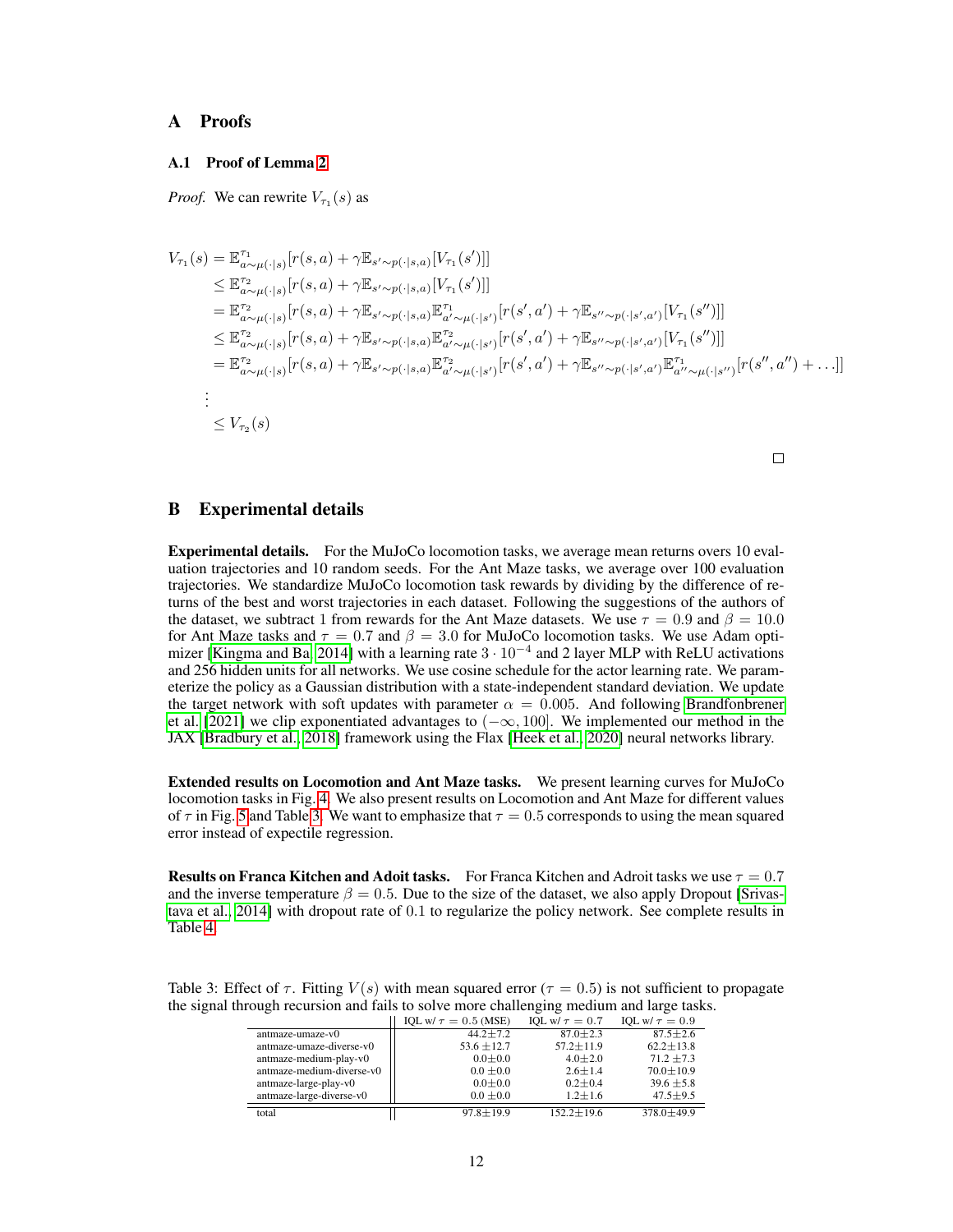<span id="page-12-0"></span>

Figure 4: Learning curves for MuJoCo locomotion tasks.

<span id="page-12-1"></span>

Figure 5: Results on Ant Maze for different values of  $\tau$ . Note that  $\tau = 0.5$  corresponds to using the mean squared error instead of expectile regression.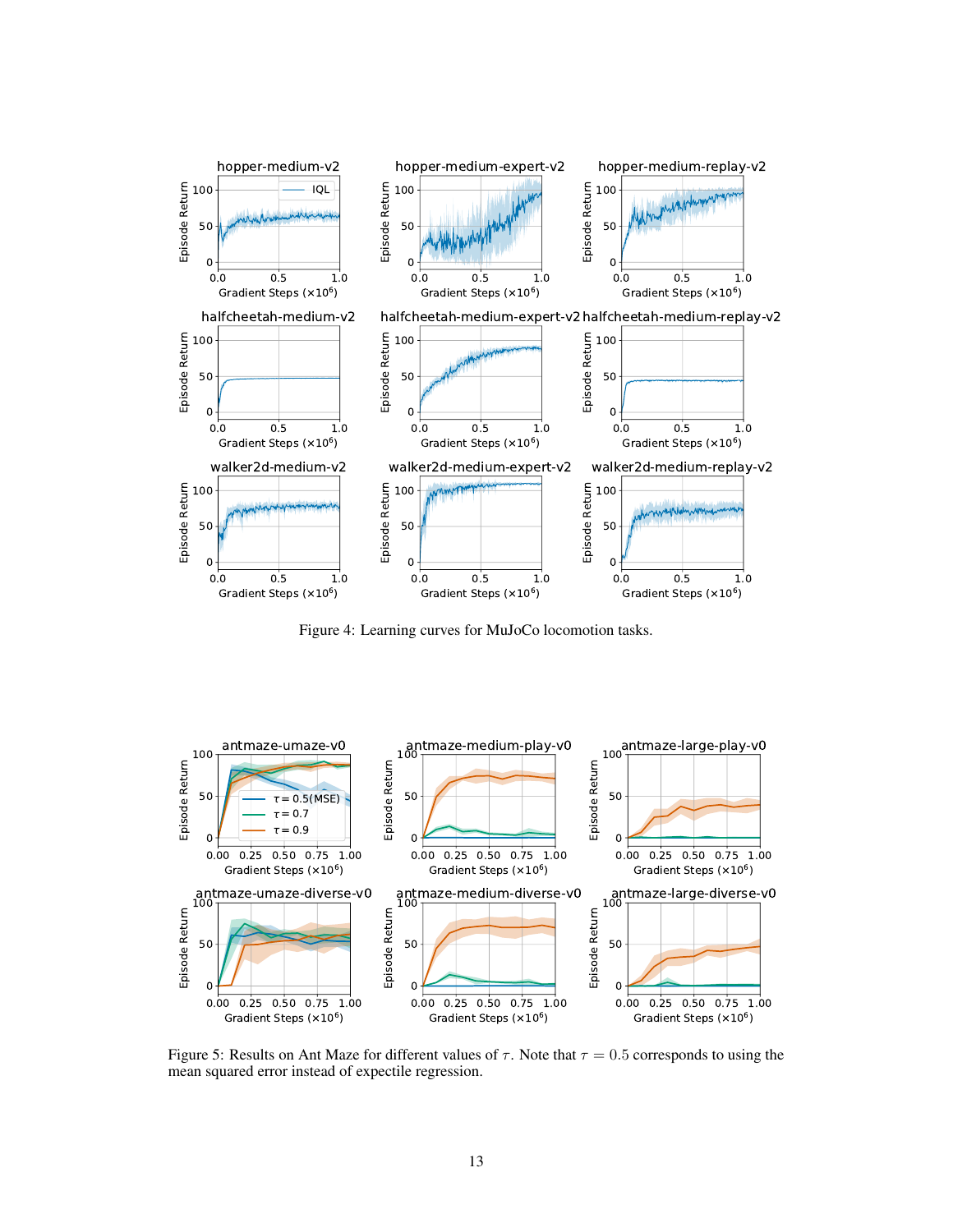| dataset              | BC             | BRAC-p | <b>BEAR</b> | Onestep RL | CQL    | Ours   |
|----------------------|----------------|--------|-------------|------------|--------|--------|
| kitchen-complete-v0  | 65.0           | 0.0    | 0.0         |            | 43.8   | 62.5   |
| kitchen-partial-v0   | 38.0           | 0.0    | 0.0         |            | 49.8   | 46.3   |
| kitchen-mixed-v0     | 51.5           | 0.0    | 0.0         | ۰          | 51.0   | 51.0   |
| kitchen-v0 total     | 154.5          | 0.0    | 0.0         |            | 144.6  | 159.8  |
| pen-human-v0         | 63.9           | 8.1    | $-1.0$      |            | 37.5   | 71.5   |
| hammer-human-v0      | 1.2            | 0.3    | 0.3         |            | 4.4    | 1.4    |
| door-human-v0        | $\overline{c}$ | $-0.3$ | $-0.3$      |            | 9.9    | 4.3    |
| relocate-human-y0    | 0.1            | $-0.3$ | $-0.3$      |            | 0.2    | 0.1    |
| pen-cloned-v0        | 37             | 1.6    | 26.5        | 60.0       | 39.2   | 37.3   |
| hammer-cloned-v0     | 0.6            | 0.3    | 0.3         | 2.1        | 2.1    | 2.1    |
| $door$ -cloned- $v0$ | 0.0            | $-0.1$ | $-0.1$      | 0.4        | 0.4    | 1.6    |
| relocate-cloned-v0   | $-0.3$         | $-0.3$ | $-0.3$      | $-0.1$     | $-0.1$ | $-0.2$ |
| adroit-v0 total      | 104.5          | 9.3    | 25.1        |            | 93.6   | 118.1  |
| total                | 259            | 9.3    | 25.1        |            | 238.2  | 277.9  |

<span id="page-13-1"></span>Table 4: Evaluation on Franca Kitchen and Adroit tasks from D4RL

### <span id="page-13-0"></span>C Finetuning experimental details

For finetuning experiments, we first run offline RL for 1M gradient steps. Then we continue training while collecting data actively in the environment and adding that data to the replay buffer, running 1 gradient update / environment step. All other training details are kept the same between the offline RL phase and the online RL phase. For dextrous manipulation environments [\[Rajeswaran et al.,](#page-10-7) [2018\]](#page-10-7), we use  $\tau = 0.8$  and  $\beta = 3.0$ , 25000 offline training steps, and add Gaussian noise with standard deviation  $\sigma = 0.03$  to the policy for exploration.

For baselines we compare to the original implementations of AWAC [\[Nair et al., 2020\]](#page-9-4) and CQL [\[Kumar et al., 2020\]](#page-9-5). For AWAC we used [https://github.com/rail-berkeley/rlkit/](https://github.com/rail-berkeley/rlkit/tree/master/rlkit) [tree/master/rlkit](https://github.com/rail-berkeley/rlkit/tree/master/rlkit). We found AWAC to overfit heavily with too many offline gradient steps, and instead used 25000 offline gradient steps as in the original paper. For the dextrous manipulation results, we report average return normalized from 0 to 100 for consistency, instead of success rate at the final timestep, as reported in [Nair et al.](#page-9-4) [\[2020\]](#page-9-4). For CQL, we used <https://github.com/aviralkumar2907/CQL>. Our reproduced results offline are worse than the reported results, particularly on medium and large antmaze environments. We were not able to improve these results after checking for discrepancies with the CQL paper authors and running CQL with an alternative implementation (<https://github.com/tensorflow/agents>). Thus, although for offline experiments (Table [1\)](#page-7-0) we report results from the original paper, for finetuning experiments we did not have this option and report our own results running CQL in Table [2.](#page-8-3)

## D Connections to prior work

In this section, we discuss how our approach is related to prior work on offline reinforcement learning. In particular, we discuss connections to BCQ [Fujimoto et al.](#page-9-0) [\[2019\]](#page-9-0).

Our batch constrained optimization objective is similar to BCQ [\[Fujimoto et al., 2019\]](#page-9-0). In particular, the authors of BCQ build on the Q-learning framework and define the policy as

<span id="page-13-2"></span>
$$
\pi(s) = \underset{s.t.(s,a) \in \mathcal{D}}{\arg \max} Q(s,a). \tag{8}
$$

Note that in contrast to the standard Q-learning, maximization in Eqn. [\(8\)](#page-13-2) is performed only over the state-action pairs that appear in the dataset. In [Fujimoto et al.](#page-9-0) [\[2019\]](#page-9-0), these constraints are implemented via fitting a generative model  $\mu(\cdot|s)$  on the dataset, sampling several candidate actions from this generative model, and taking an argmax over these actions:

$$
\pi(s) = \underset{\{a_i \mid a_i \sim \mu(\cdot|s), i=1...N\}}{\arg \max} Q(s, a_i).
$$

However, this generative model can still produce out-of-dataset actions that will lead to querying undefined Q-values. Thus, our work introduces an alternative way to optimize this objective without requiring an additional density model. Our approach avoids this issue by enforcing the hard constraints via estimating expectiles. Also, it is worth mentioning that a number of sampled actions  $N$ in BCQ has similar properties to choosing a particular expectile  $\tau$  in our approach.